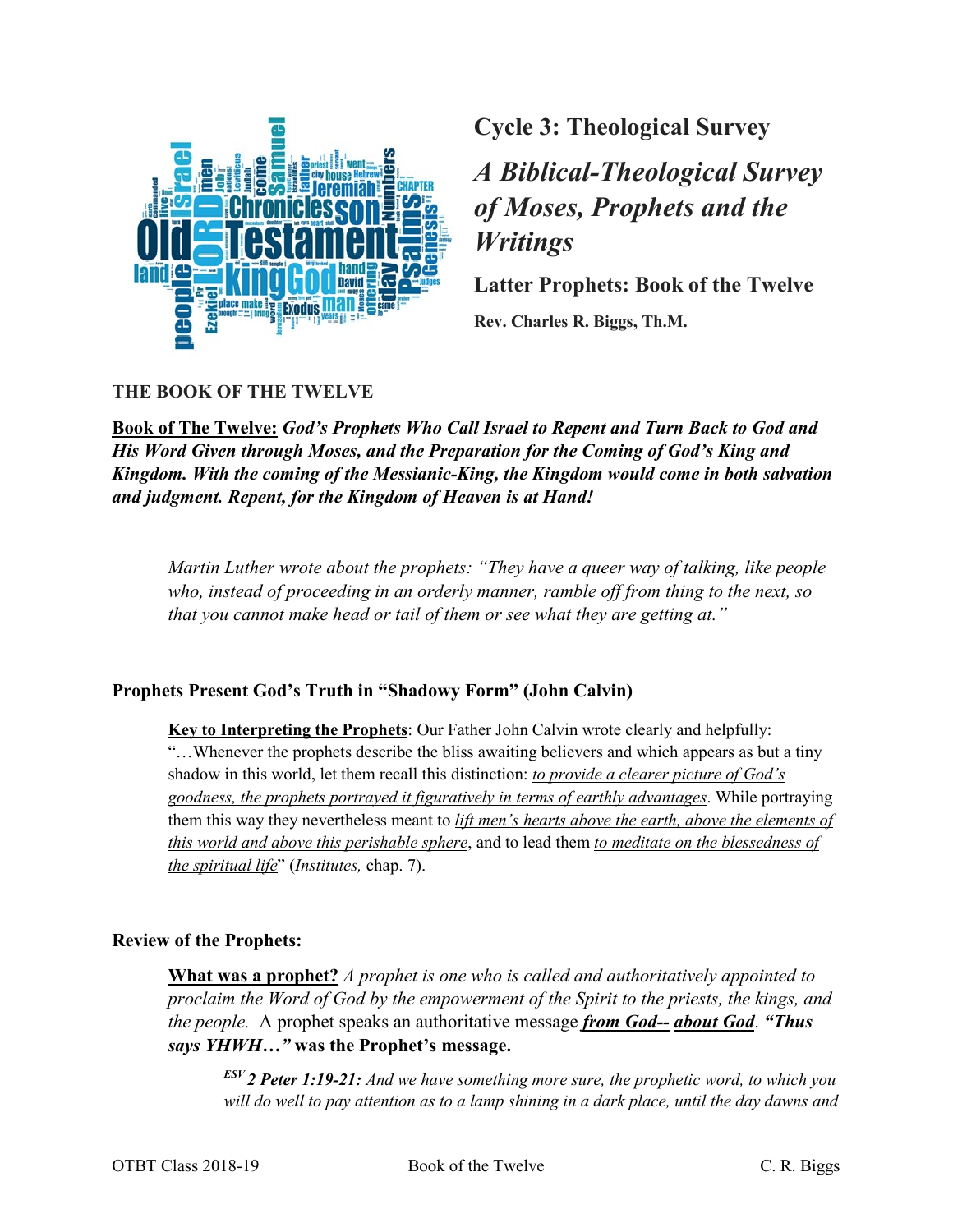*the morning star rises in your hearts, <sup>20</sup> knowing this first of all, that no prophecy of Scripture comes from someone's own interpretation. 21 For no prophecy was ever produced by the will of man, but men spoke from God as they were carried along by the Holy Spirit.*

**The Prophetic Mouth***- Or the Prophet's Authority. The prophets' mouths reveal God*. "God gives Himself in the word of His mouth" (G. Vos).

*ESV Deuteronomy 18:18 I will raise up for them a prophet like you from among their brothers. And I will put my words in his mouth, and he shall speak to them all that I command him.*

*ESV 2 Chronicles 36:12 He did what was evil in the sight of the LORD his God. He did not humble himself before Jeremiah the prophet, who spoke from the mouth of the LORD.*

*ESV Amos 3:7 "For the Lord GOD does nothing without revealing his secret to his servants the prophets.*

**The Prophet as Seer***. A prophet is the mouthpiece of God who is called and who proclaims the Word of God by the empowerment of the Spirit to the priests, the kings and the people who also "sees" things not usually perceived by other people.*

# **Link to Deuteronomy (Torah/Teaching of Moses)- What was required of Israel? How were they to live in light of YHWH's grace and word in reliance upon the Holy Spirit?**

**ESV Deuteronomy 10:12-13:** *"And now, Israel, what does the LORD your God require of you, but to fear the LORD your God, to walk in all his ways, to love him, to serve the LORD your God with all your heart and with all your soul, 13 and to keep the commandments and statutes of the LORD, which I am commanding you today for your good?*

> **Fear Walk Love Serve Keep**

#### **=** *True Piety/True Religion in both Old and New Covenants*

Remember, that the Gospel produces a whole person restoration-transformation by God's grace and Spirit, that brings well-being-shalom-peace-contentment-joy-well-ordered affections-loves in Christ: fear, walking, loving, serving, keeping, etc.

> **ESV Deuteronomy 18:15-19:** *"The LORD your God will raise up for you a prophet like me from among you, from your brothers- it is to him you shall listen- <sup>16</sup> just as you desired of the LORD your God at Horeb on the day of the assembly, when you said, 'Let me not hear*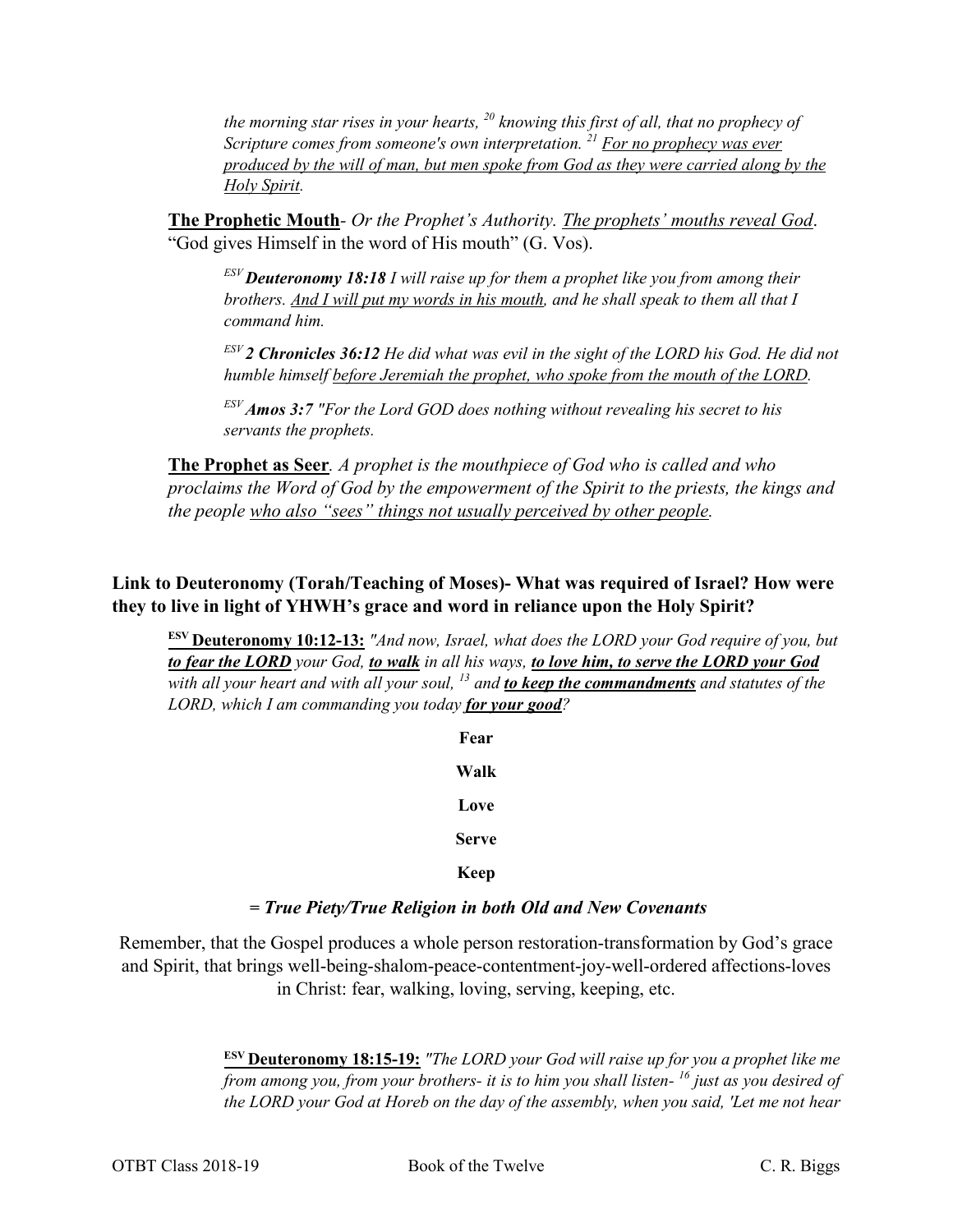*again the voice of the LORD my God or see this great fire any more, lest I die.' <sup>17</sup> And the LORD said to me, 'They are right in what they have spoken. <sup>18</sup> I will raise up for them a prophet like you from among their brothers. And I will put my words in his mouth, and he shall speak to them all that I command him. 19 And whoever will not listen to my words that he shall speak in my name, I myself will require it of him.*

### *"Next to Mosaism, Prophetism marks and epochal onward movement in Old Testament revelation"* – Geerhardus Vos

Though Old Testament revelation advances, it is important to remember that Israel's storyline is suspended with the Book of the Twelve and with Isaiah, Ezekiel, and Jeremiah (the "Latter Prophets"). Now a poetic/prophetic commentary is given and recorded for us in the Latter Prophets (S. Dempster).

The storyline will not continue again until 'The Writings', particularly with Ezra-Nehemiah, Chronicles, and Daniel (one important reason why Daniel is not listed as a prophet, because his book continues Israel's storyline into the New Testament era).

#### **Interpreting the Book of the Twelve (Minor Prophets):** A literary-theological unit.

# *ESV Romans 15:4 For whatever was written in former days was written for our instruction, that through endurance and through the encouragement of the Scriptures we might have hope.*

We will interpret in a threefold reading of the prophets (which is how we should interpret the Old Testament as God's people):

1) **First Reading:** *"How did the people of Israel first hear the words of the prophets within their cultural milieu?"-* Considering the message of the prophet in his historical context and time period in redemptive-history.

2) **Second Reading:** *"How do the prophets point to Jesus Christ?"* (cf. Luke 24:24ff): Considering the message of the prophet as it becomes clearer throughout redemptivehistory, and particularly with the coming of Jesus Christ.

# $TYPE \rightarrow ANTITYPE$

#### **PROPHET**  $\rightarrow$  **JESUS**

#### **ISRAEL → CHURCH**

#### **NATIONS UNBELIEVERS**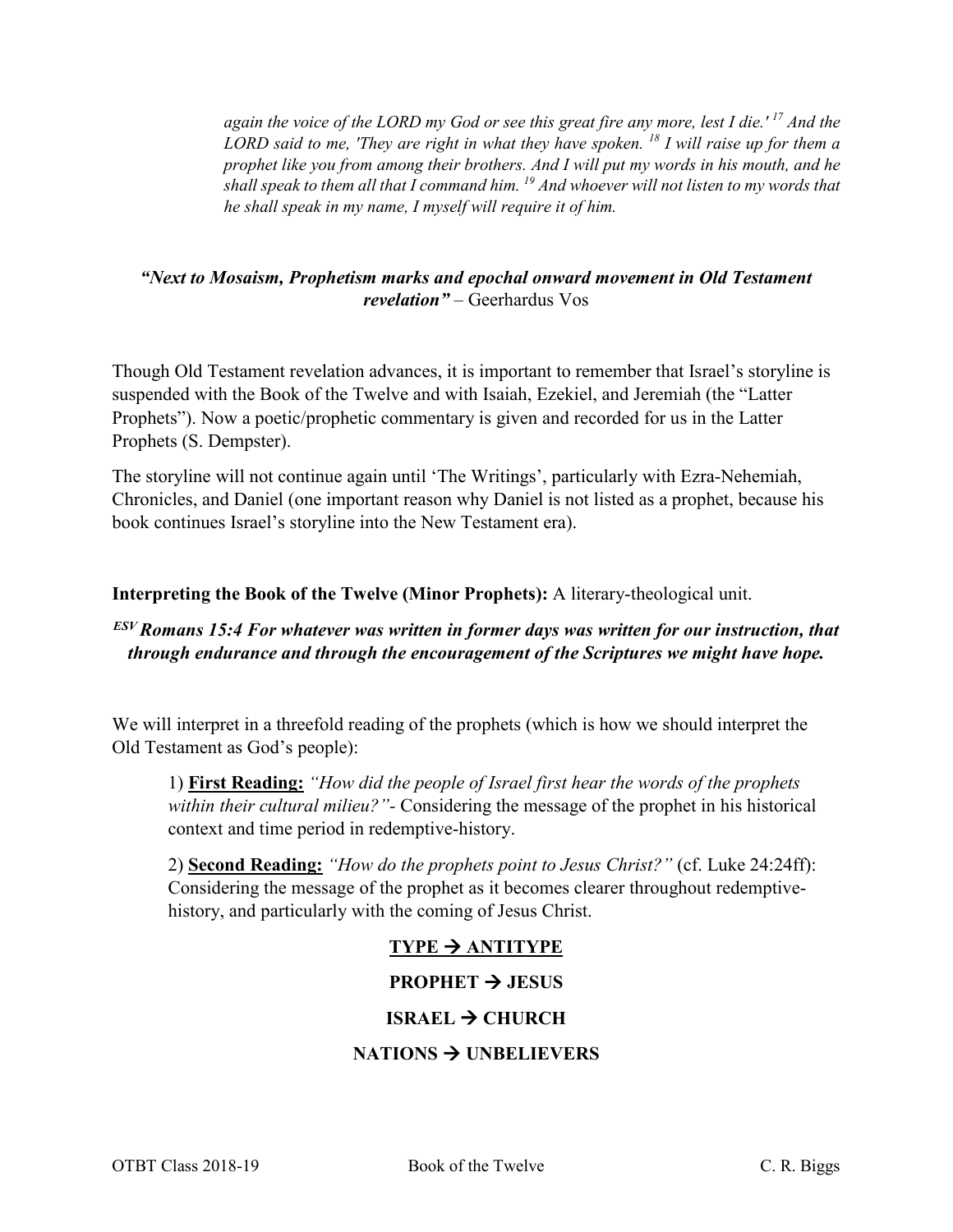3) **Third Reading:** *"How do we read the prophets "in Christ as the Church today"?*  Considering the message of the prophet as it applies and has implications for Christ's Church today.

Let us remember what our father in the faith, John Calvin wrote concerning the prophets as the very "key" to rightly interpreting and understanding the prophets:

*"…I urge readers to remember to use the key which I gave them, so that they may understand aright. That is, whenever the prophets describe the bliss awaiting believers and which appears as but a tiny shadow in this world, let them recall this distinction: to provide a clearer picture of God's goodness, the prophets portrayed it figuratively in terms of earthly advantages. While portraying them this way they nevertheless meant to lift men's hearts above the earth, above the elements of this world and above this perishable sphere, and to lead them to meditate on the blessedness of the spiritual life"* (Calvin, *Institutes,*  1541, 446-47).

#### **Thematic Outline of The Twelve:**

*The Book of the Twelve* has popularly been known as the *Minor Prophets.* These twelve books or prophetic oracles are not minor in the sense of unimportant, but minor in length compared to the "major" or more extensive prophetic oracles found in Isaiah, Ezekiel and Jeremiah (Compare Hosea's 12 chapters with Isaiah's 66 chapters for example, or Nahum's 3 chapters and Jeremiah's 52 chapters).

*The Twelve* was compiled in the Hebrew Bible as one book. The authors of the prophetic word lived and labored in God's vineyard from the ninth century B. C. (Obadiah) to the fifth century B. C. (Malachi) *The Twelve* covers then over four hundred years of redemptive-historical prophetic word and center primarily around two most important events *("Why the exile-deathdiscipline?" & "When will be the restoration and fulfillment of God's Kingdom promises?")*:

#### **EXILE (Death) AND RESTORATION (Resurrection)**

| 1. Hosea   | 8. Habakkuk   |
|------------|---------------|
| 2. Joel    | 9. Zephaniah  |
| 3. Amos    | 10. Haggai    |
| 4. Obadiah | 11. Zechariah |
| 5. Jonah   | 12. Malachi   |
| 6. Micah   |               |
| 7. Nahum   |               |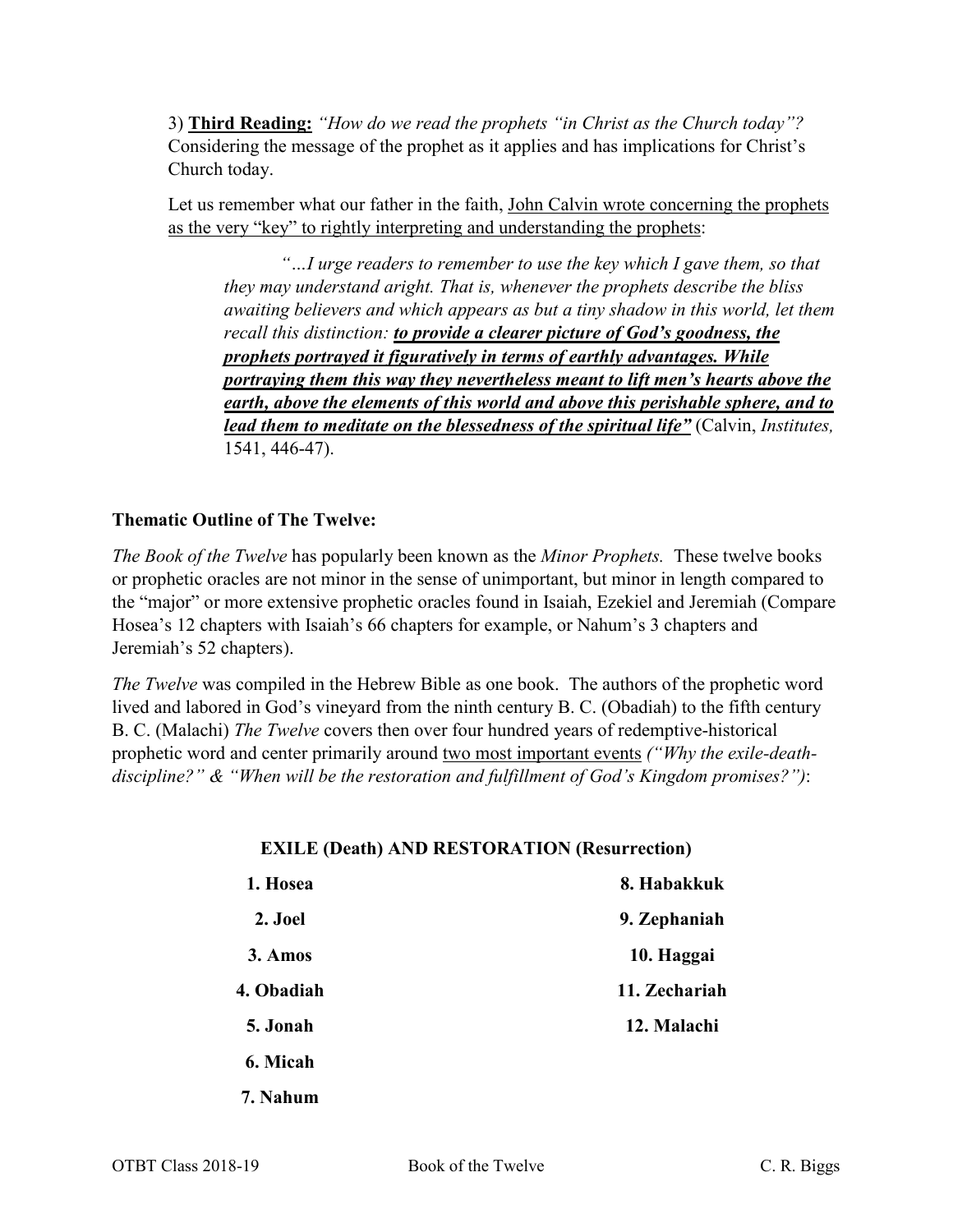**Theme: "Repent for the Kingdom of Heaven is Near!"** Faithful YHWH sent the prophets to reveal himself to the people, to remind the people of his covenant promises, to cause the hearts to the people to repent and turn to him (bWv vb. turn back, return/ "shub") by faith.

# **Common Themes in** *The Book of the Twelve***:**

# **KING**

## **COVENANT**

#### **TABERNACLE/TEMPLE/DWELLING ("IMMANUEL"- God with us)**

- God's King and Kingdom is Coming: The "Impending Eschaton"
- God's Covenant Promises to His People
- Day of the LORD
- God's Justice and Wrath
- God's Salvation and Restoration of His People
- God's Unifying Israel/Judah under One Davidic- Shepherd-King
- God's Mercy to Israel and the Nations
- God's Patience
- Eschatological Hope: God will dwell with Israel in shalom-peace
- The Covenant Unfaithfulness, Idolatry and Sins of God's Covenant People
- Restoration, Remnant, and Eschatological Shalom-Peace. What Zephaniah promises could be the summary for all of the Book of the Twelve (Zeph. 3:14-21):

ESV **Zephaniah 3:14-21:** *Sing aloud, O daughter of Zion; shout, O Israel! Rejoice and exult with all your heart, O daughter of Jerusalem! <sup>15</sup> The LORD has taken away the judgments against you; he has cleared away your enemies. The King of Israel, the LORD, is in your midst; you shall never again fear evil. 16 On that day it shall be said to Jerusalem: "Fear not, O Zion; let not your hands grow weak. 17 The LORD your God is in your midst, a mighty one who will save; he will rejoice over you with gladness; he will quiet you by his love; he will exult over you with loud singing. 18 I will gather those of you who mourn for the festival, so that you will no longer suffer reproach. <sup>19</sup> Behold, at that time I will deal with all your oppressors. And I will save the lame and gather the outcast, and I will change their shame into praise and renown in all the earth. 20 At that time I will bring you in, at the time when I gather*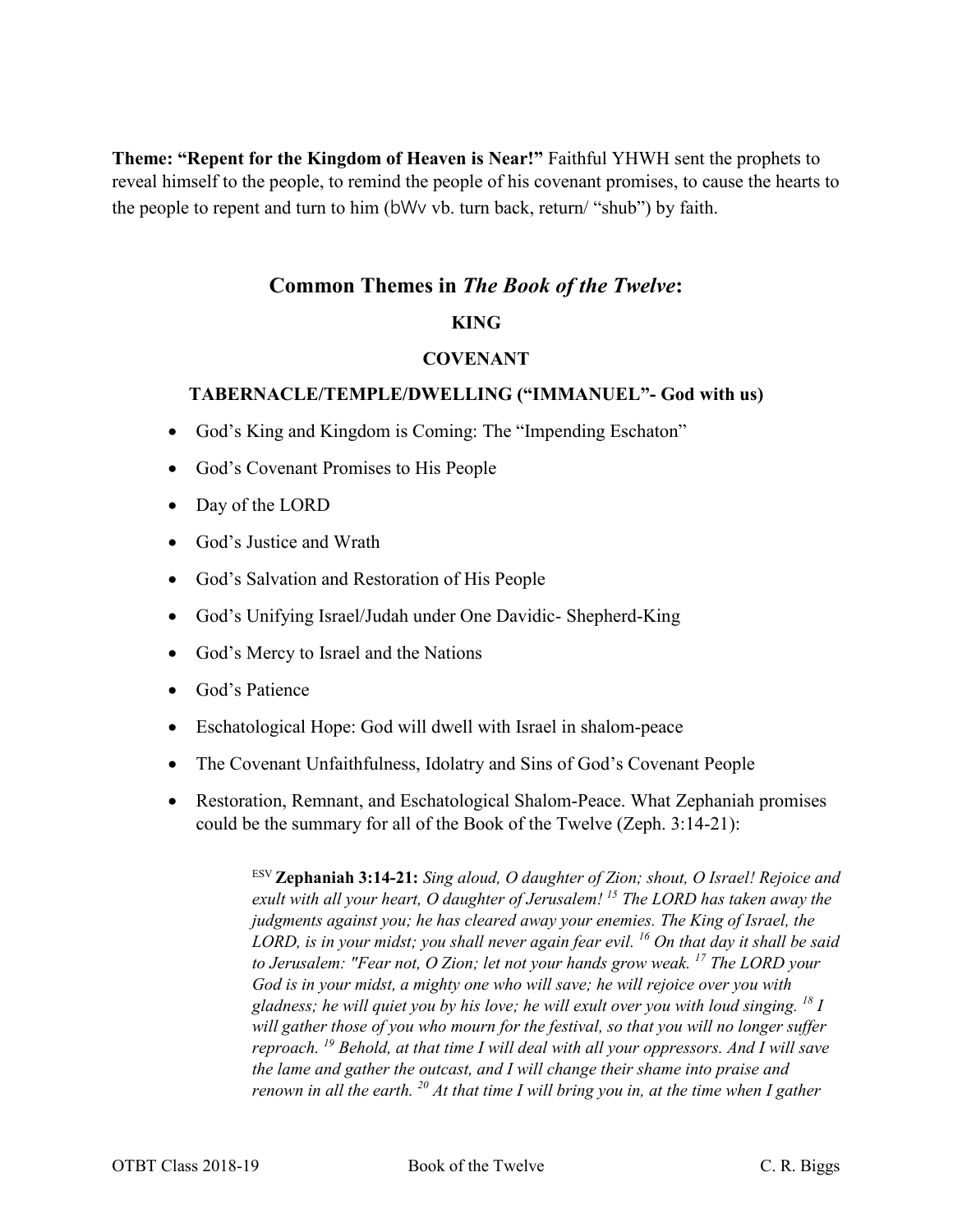*you together; for I will make you renowned and praised among all the peoples of the earth, when I restore your fortunes before your eyes," says the LORD.*

**Abrahamic Promise**: 1) Seed; 2) Land; 3) Blessings to the Nations

# $\rightarrow$

**Book of the Twelve**: 1) Repentant/Believing Remnant; 2) God dwelling with believers in restored paradise-land; 3) Salvation and mercy for the nations.

#### **Common Sermon Form of the Prophets of the Book of the Twelve**

The sermons or prophecies of "The Twelve" have a three-part structure; this is often called a "covenant lawsuit":

## **1) Accusations against Israel**

# **2) Judgment as a consequence for their sins**

## **3) Eschatological Hope for repentant believers**

Stephen Dempster notes importantly: "When these prophetic texts are used to help to interpret the narrative storyline that has led to the dead end of exile in Babylon, *instead of being regarded as books of doom and gloom they inspire hope and comfort"* (my emphasis).

**HOSEA-** God's Covenant Unfailing Love – The Idolatry and Unfaithfulness of God's People- *God's Bride will be redeemed by grace alone.*

**JOEL-** The Day of the LORD – Preparation and Repentance- *True Israel will repent and live repentantly by the power of the Holy Spirit*.

**AMOS-** Loving God and Neighbor- *God's king will restore and unite God's people and teach them righteousness.*

**OBADIAH-** God's Sovereign Purpose in History- *God will come in justice, wrath, and salvation for those awaiting Him.*

**JONAH-** God's Mercy to the Nations- *Let us rejoice of our unworthiness, and evangelize others with the good news of God's mercy in Christ for the chief of sinners!*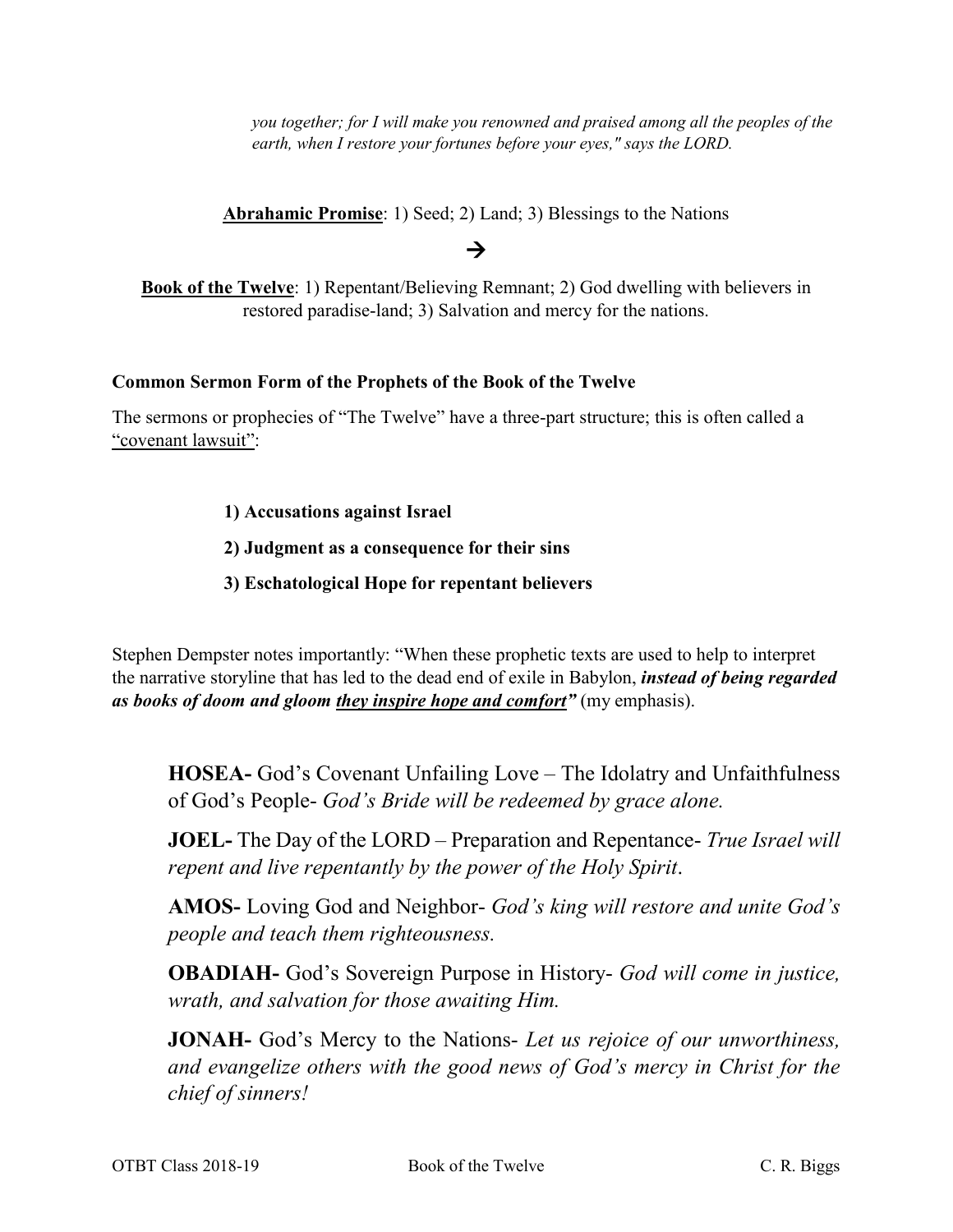**MICAH-** God's Justice and Mercy- *Let us repent and enjoy God's favor as we anticipate the Shepherd-King from Bethlehem.*

**NAHUM-** God's Patience and Wrath- *Let us repent and enjoy God's favor.*

**HABAKKUK-** "The Just Shall Live by Faith"

**ZEPHANIAH-** The Wrath of God on the Day of the LORD

**HAGGAI-** Rebuilding the Temple of the LORD-Glory will return

**ZECHARIAH-** Eschatological Hope and Glory

**MALACHI-** God's Covenantal Faithfulness

Geerhardus Vos in his masterpiece *Biblical Theology of the Old and New Testaments* lists four important topics/themes of the Old Testament prophets:

- 1. The Nature and Attributes of YHWH
- 2. The Covenant Bond between YHWH and Israel
- 3. The Rupture of the Covenant Bond between YHWH and Israel: the Sin of Israel
- 4. The Judgment and the Restoration: Prophetic Eschatology

# The *chronological order and summary content* of *The Twelve* is as follows:

1) **Hosea**: Jeroboam II king of Israel and Uzziah to Hezekiah kings of Judah, ca. 790-725 B.C. (Israel  $\rightarrow$  Judah):

> **Hosea the Prophet** lived and ministered for YHWH during this dark time of idolatrous unfaithfulness of God's people, seeing the defeat and end of the once great and powerful Northern Kingdom of Israel. *The people of Israel were characterized by complacency, self-indulgence, and apostasy*. Against this historical background, Hosea was called to preach and marry Gomer, a woman who would end up an unfaithful wife and adulteress because of a propensity to adultery. This marriage was to illustrate Israel's unfaithfulness and the practice of spiritual adultery against her God. Although God has loved and married Israel, she had been an unfaithful wife with a propensity to spiritual adultery.

> Hosea prophesied of the people's covenantal unfaithfulness to YHWH despite the love and favor that God had shown to them. Israel had become idolaters over time because of their *syncretism.* Israel's greatest sin was syncretism leading to idolatry, and a turning away from the true and living God. Syncretism in Israel was practiced as YHWH and Baal were both worshipped together by the people.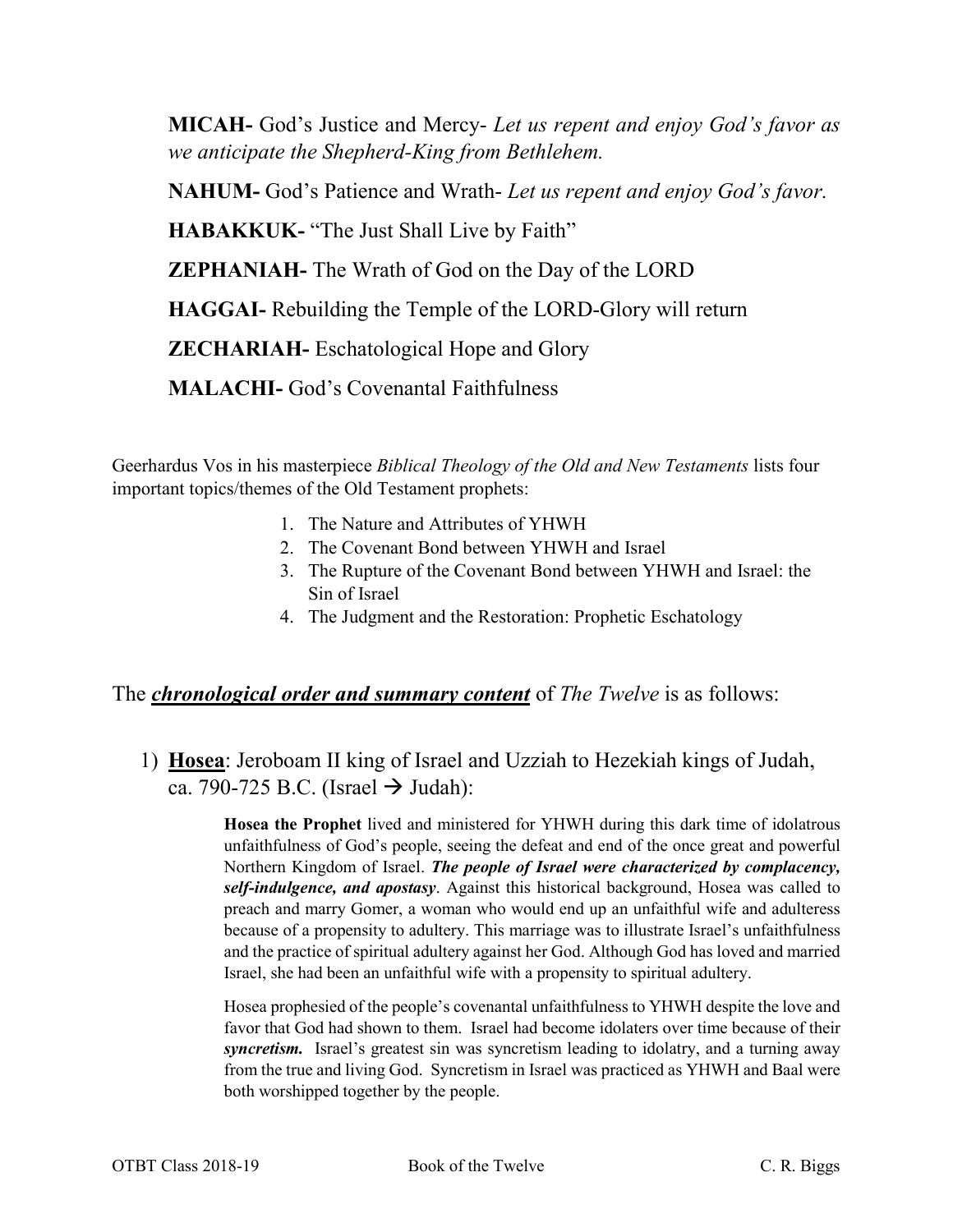*God is faithful to his people. The Book of Hosea reveals the depths of God's love for his covenant people.* God is faithful in sending the Lord Jesus Christ to take to Himself an undeserving and unfaithful Bride, who has a propensity to spiritual adultery. We are Gomer; we have been loved immensely, above and beyond our wildest imaginations in Jesus Christ- -yet we *"cheat on God with other lovers".* Let us ask God for strength to love Him as He allures us, and restores us, and rules over us by the Spirit of the Lord Jesus Christ! God will allure his people. Through His Word by His Holy Spirit, God makes Himself known to us. He tells us of His love and His faithfulness in Jesus:

*ESV Hosea 2:14 "Therefore, behold, I will allure her, and bring her into the wilderness, and speak tenderly to her.*

God will restore his people to the covenant relationship with his as Husband. God in Christ has betrothed us to Himself through the faithfulness of Jesus Christ. Jesus has said *"I Do"*  on our behalf. As True God, He has accepted us as our Bridegroom, as True Man, He has laid down His life, shed His precious blood to redeem us, and committed Himself to us forever (Rev. 1:5b-8; Tit. 2:11-14), as One Mediator, He is the permanent marriage bond between God and man—in Christ, sinners find reconciliation and grace:

*ESV Hosea 2:19, 23: And I will betroth you to me forever. I will betroth you to me in righteousness and in justice, in steadfast love and in mercy. 20 I will betroth you to me in faithfulness. And you shall know the LORD….<sup>23</sup> and I will sow her for myself in the land. And I will have mercy on No Mercy, and I will say to Not My People, 'You are my people'; and he shall say, 'You are my God.'"*

God will grant to them a Messianic- Davidic King to rule over his people in righteousness. Our Exalted Jesus sends His Spirit to write the Law in our hearts, to give us undivided hearts to fear His Name, He subdues our hearts with His love and grace, and rules and reigns over us (Psa. 86:11):

*ESV Hosea 3:5 Afterward the children of Israel shall return and seek the LORD their God, and David their king, and they shall come in fear to the LORD and to his goodness in the latter days.*

Those who are not his people will be called sons of the Living God!

*ESV Hosea 1:10-11: Yet the number of the children of Israel shall be like the sand of the sea, which cannot be measured or numbered. And in the place where it was said to them, "You are not my people," it shall be said to them, "Children of the living God." <sup>11</sup> And the children of Judah and the children of Israel shall be gathered together, and they shall appoint for themselves one head. And they shall go up from the land, for great shall be the day of Jezreel.*

God's grace is always greater than the sins of his people! God's faithfulness is always greater than our unfaithfulness!

*ESV Romans 9:21-27: Has the potter no right over the clay, to make out of the same lump one vessel for honored use and another for dishonorable use? 22 What if God, desiring to show his wrath and to make known his power, has endured with much patience vessels of wrath prepared for destruction, <sup>23</sup> in order to make known the riches of his glory for vessels of mercy, which he has prepared beforehand for*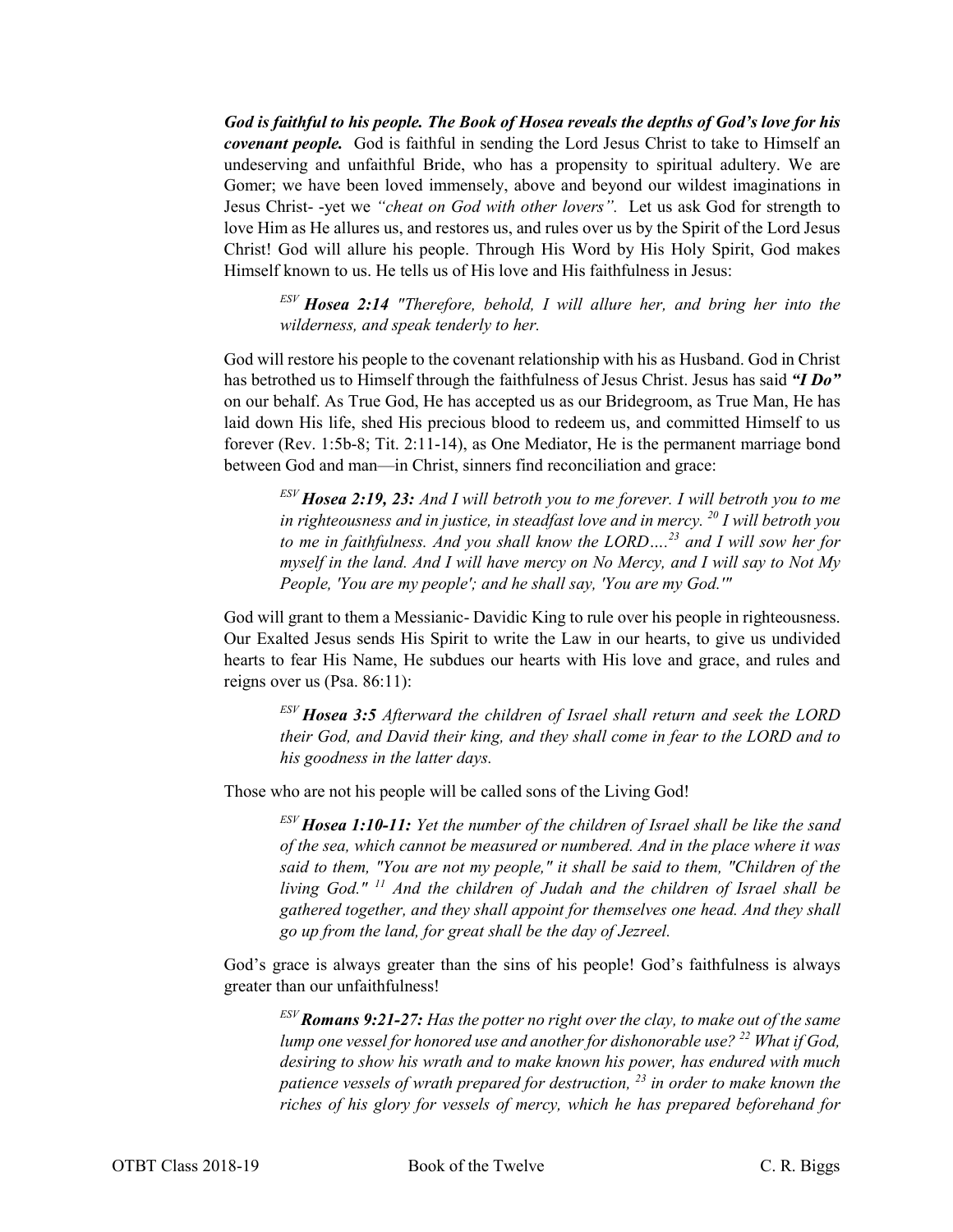*glory- <sup>24</sup> even us whom he has called, not from the Jews only but also from the Gentiles? 25 As indeed he says in Hosea, "Those who were not my people I will call 'my people,' and her who was not beloved I will call 'beloved.'" 26 "And in the very place where it was said to them, 'You are not my people,' there they will be called 'sons of the living God.'" <sup>27</sup> And Isaiah cries out concerning Israel: "Though the number of the sons of Israel be as the sand of the sea, only a remnant of them will be saved…*

God says to us today as His Beloved People:

*1 Peter 2:9-11: But you are a chosen race, a royal priesthood, a holy nation, a people for his own possession, that you may proclaim the excellencies of him who called you out of darkness into his marvelous light.* 

<sup>10</sup> Once you were not a people, but now you are God's people; once you had not *received mercy, but now you have received mercy. <sup>11</sup> Beloved, I urge you as sojourners and exiles to abstain from the passions of the flesh, which wage war against your soul*.

**Let the people of God remember:** *O Ephraim, what have I to do with idols? It is I who answer and look after you. I am like an evergreen cypress; from me comes your fruit* (Hos. 14:8)

# 2) **Joel**: Joash king of Judah, ca. 875-848 B.C. (?) (Locust plague  $\rightarrow$  Remnant)

The context of the Book of Joel took place after a historical locust plague had devastated the land. Joel uses the imagery of the great devastation of locusts to warn the people (Joel addresses the people as "Judah," "Jerusalem," and "Israel," 2:27; 3:16) and to describe "the army of the Lord" who is coming upon Israel, which will be God's hand of judgment.

Some scholars argue that the "army of the Lord" could be understood as a literal army or as archetypal language in Joel's use of the locust plague to describe the future (cf. Joel 1:4; 2:2,5,11,25). Regardless of whether the use of "army" is a figurative or a real army, the LORD sent the devastation as a judgment for covenant disobedience, and God was "head of his army" as the Great and Divine Warrior who punishes the people and the land for covenant breaking, Joel 2:11, 25 (the army is also referred to as a "nation", Joel 1:6 [yAgi]).

> *Apocalyptic Literature: Joel has elements of Apocalyptic literature; "Apocalyptic" means "Unveiling or revelation" literally. Apocalyptic writing is a branch of visionary writing that portrays the end of history and the eternity that succeeds that time.*

Joel's prophecy uses language and imagery found in other pieces of *apocalyptic literature*. One of the main characteristics of apocalyptic literature is "symbolism" which is found in much of the prophetic literature of the Old Testament. *The use of apocalyptic language in prophecy concerning Eschatology or the end when God's judgment will occur, is to draw a sharp contrast between the characteristics of Joel's age with the age that is to come* (cf. Zeph. 1:2; 3:9-20) (Ladd, 153).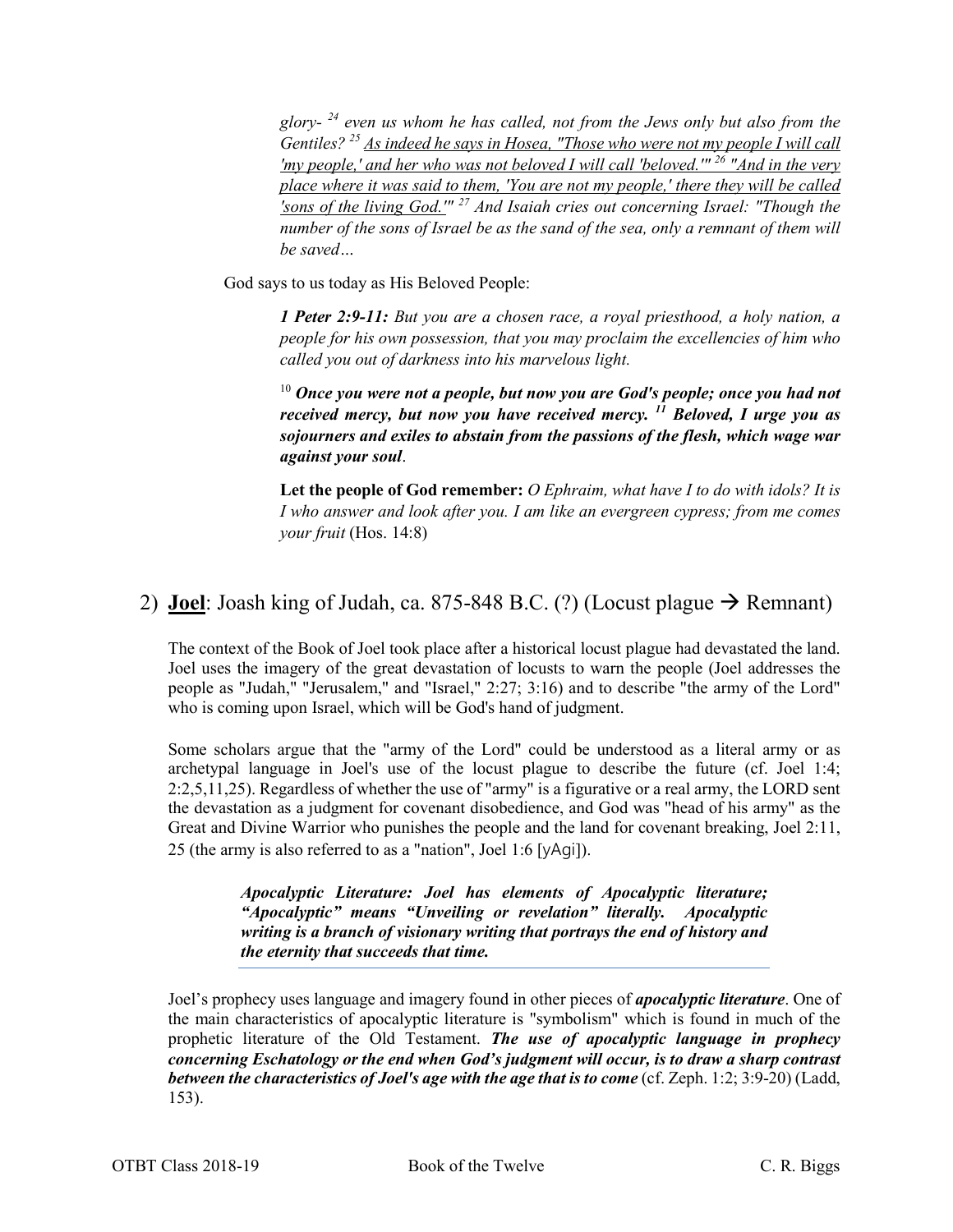*The central message or overarching theme of the Book of Joel is the Day of the LORD - the Day of the LORD's righteous judgment is near-- and the need of repentance from the people* (Joel 1:15; 2:1,11,15,31; 3:14; cf. Ez. 30:2,3; Is. 13:6).

*Odendaal says that "every historical coming of this day [the Day of the LORD] is always a type and promise of its final coming and forms an intrusion of the consummation (Interpreting, VanGemeren, 45).*

One important theme related to the Day of the LORD in Joel's prophecy is that the Land of Israel is punished or receiving from God covenant curses for covenantal disobedience (which was what the great Prophet Moses told the people would happen in Deuteronomy 26-30).

*ESV Deuteronomy 28:38-39: You shall carry much seed into the field and shall gather in little, for the locust shall consume it. You shall plant vineyards and dress them, but you shall neither drink of the wine nor gather the grapes, for the worm shall eat them.*

The Day of the LORD has dawned or appeared in the Land of Israel (although it was believed by many in that time, that God's judgment or Day of the LORD would come upon the sinful world. But God shows that judgment begins with the house (or land!) of God! If the people will repent of their sins ("turn" from their sins to the LORD), the gracious God of the covenant people, promises to refresh the devastated land, return the covenantal blessings to his people, and even to the animals of the land. Ultimately, God promises to restore all creation as before the plagues (2:19-27; cf. Romans 8: 19-22).

God graciously promises to pour out his Spirit upon all flesh (2:28); whoever shall call on the name of the LORD shall be delivered (2:32); He will gather the remnant, those the LORD has called (2:32b); He will subdue the nations and separate them from his people, permanently sending them out of the land (3:4-15); The LORD will be the ultimate and permanent refuge of his people (3:16; cf. Ps. 23:6b); He will bring restoration to the land and the people of the land, and the LORD will dwell with his people permanently in Zion (3:17-21). These are great promises and truths that this prophecy communicates in Scripture for all of God's people and his creation: "The LORD dwells in Zion" (Joel 3:21b): The LORD dwells in the midst of His people for eternity (cf. Rev. 21:1ff).

*These great promises and blessings will happen also on the Day of the LORD*. On the Day of the LORD, *there will be both blessings and curses*; covenantal blessings for God's people, and curses of wrathful judgment for the wicked (Blessings: Is. 35:8-10; Obad. 19-21; Zeph. 3:18-20; Zech. 14:10,11; curses: Is. 10:3; 63:4-6; Jer. 51:2; Ezek. 7:7; Hos. 1:9; Joel 2:2; Zeph. 2:2).

*This Day of the LORD is inaugurated on the cross of Jesus Christ.* Jesus says: *"Blessed are the meek, for they shall inherit (not merely the land), but the earth."* Jesus Christ has come to save his people from the wrath to come prophesied in images by Joel in the Old Covenant. Like the Old Covenant Israelites to whom Joel prophesied, the locust plague (the great army) was nothing compared to the punishment of God to be revealed! Jesus Christ saves his people from this coming wrath by taking God's wrath upon himself. On the cross we see an intrusion of God's Last Day wrath (or the wrath like the Day of the LORD) upon Jesus Christ. In Him we find shelter from the wrath to come and a sacrifice that satisfies God's judgment against sin. Jesus receives the judgment, so that God's people who turn to Him in repentance and faith may receive His Spirit of restoration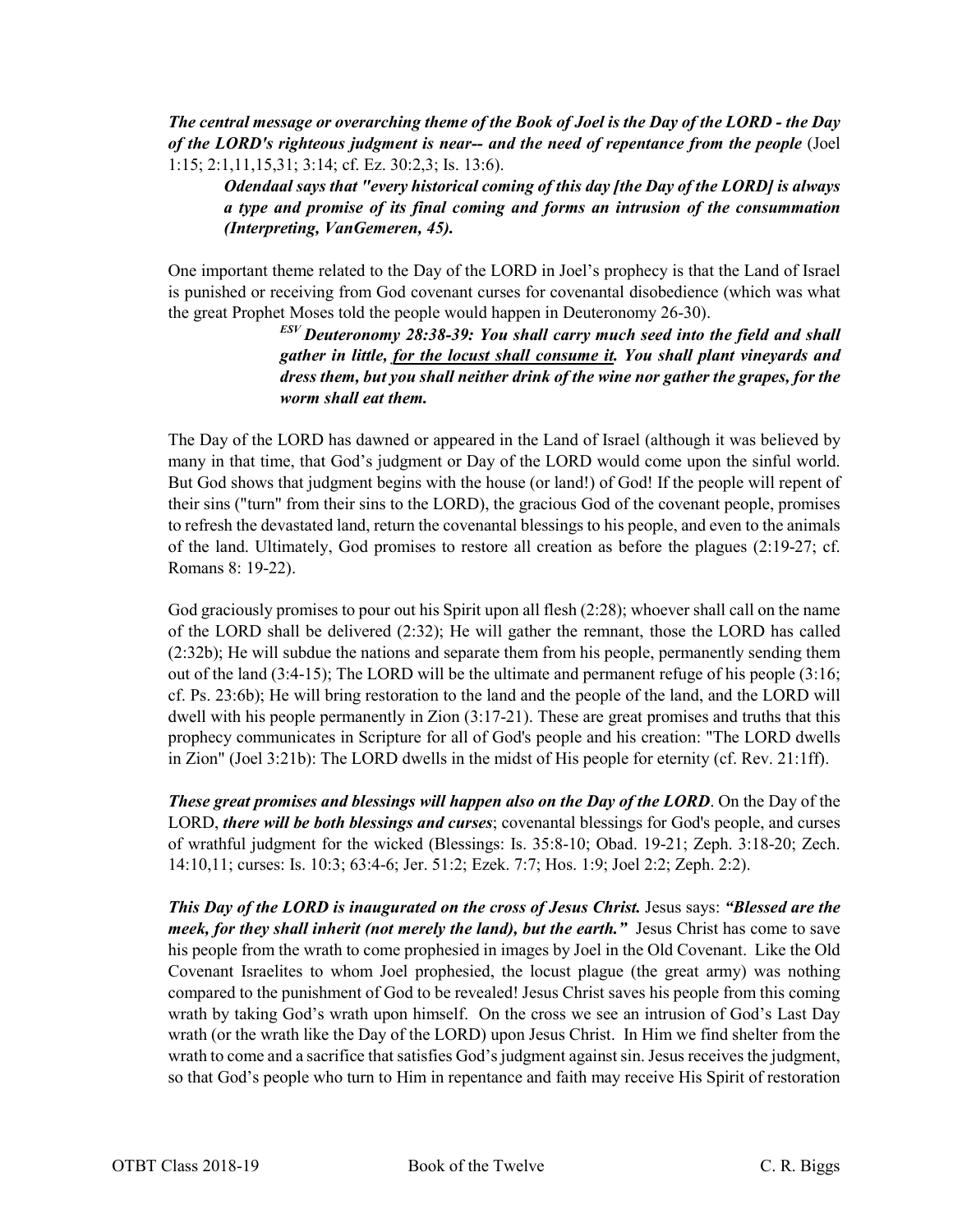and be saved! VanGemeren writes: "The Holy Spirit is the guarantee of God's presence in suffering, of communion with God, and of the promised restoration. *He is the Spirit of Restoration*."

*ESV 2 Corinthians 5:17 Therefore, if anyone is in Christ, he is a new creation. The old has passed away; behold, the new has come.*

3) **Amos**: Jeroboam II king of Israel and Uzziah king of Judah, ca. 760 B.C. (Israel  $\rightarrow$  Judah)

*Amos addresses two major sins of fallen people in God's World: 1) Idolatry and 2) Social Injustice. God's people are to demonstrate covenantal love in reliance upon the Holy Spirit by loving one's neighbor as oneself.* Rather than loving their neighbor as themselves, there was great hatred and social injustice especially with regard to their poor revealing not her separate-ness (i.e. "holiness") from the ways of the nations (and worldly living and thinking) but how much like the world she had become:

*ESV Amos 2:6-8: Thus says the LORD: "For three transgressions of Israel, and for four, I will not revoke the punishment, because they sell the righteous for silver, and the needy for a pair of sandals- <sup>7</sup> those who trample the head of the poor into the dust of the earth and turn aside the way of the afflicted; a man and his father go in to the same girl, so that my holy name is profaned; 8 they lay themselves down beside every altar on garments taken in pledge, and in the house of their God they drink the wine of those who have been fined.*

*ESV Amos 4:1 "Hear this word, you cows of Bashan, who are on the mountain of Samaria, who oppress the poor, who crush the needy, who say to your husbands, 'Bring, that we may drink!'*

Israel even broke the Sabbath because of covetousness and greed, doing business when they should have been hearing and learning God's Word. The Sabbath day was given to the people of Israel as the visible sign that God had given her as a special nation of people who lived under His Royal and Holy Law:

*ESV Amos 8:5 saying, "When will the new moon be over, that we may sell grain? And the Sabbath, that we may offer wheat for sale, that we may make the ephah small and the shekel great and deal deceitfully with false balances…*

Because Israel became like the nations, there was no love or compassion for neighbors (4:4-5), there was blatant and gross idolatry (2:8), and the people trusted in anything and everything *other than their Covenant God YHWH* who was the Creator and Sustainer of life, health, giver of rain, crops, and peace (4:6-11).

In Amos 9:11-15, the Prophet Amos tells the remnant of God that there will be restoration when "David's fallen tent" or "tabernacle" (referring to the Davidic dynasty) is rebuilt in a new time of hope; this will be a time that will be after the restoration of God's people from exile and a time of new creation when all of believing Israel and all believing nations (Gentiles) will be gathered permanently back into the land where God will permanently rule and dwell in their midst (cf. Rev. 21:1ff; 22:1ff).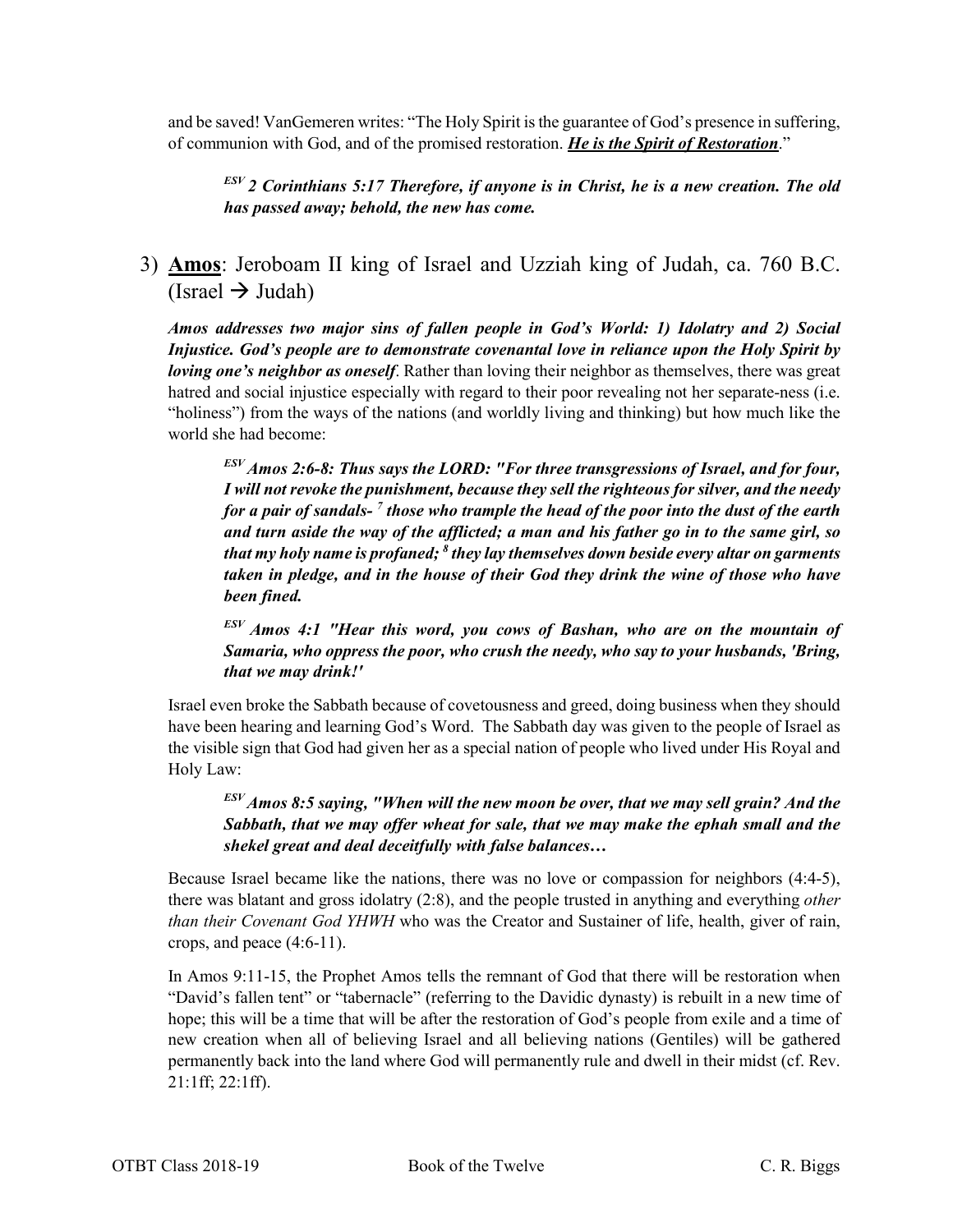*David's "fallen tent" or "tabernacle" or "dynasty" that was currently split and divided into northern and southern kingdoms would again be united, rebuilt and restored! The benefits of this rebuilt Davidic dynasty will be hope and salvation for Israel and also for the world*- -all those who believe in Jesus Christ the greater son of Davidic and one who sits upon David's throne at God's right hand:

*ESV Amos 9:11-15: "In that day I will raise up the booth of David that is fallen and repair its breaches, and raise up its ruins and rebuild it as in the days of old, <sup>12</sup> that they may possess the remnant of Edom and all the nations who are called by my name," declares the LORD who does this. <sup>13</sup> "Behold, the days are coming," declares the LORD, "when the plowman shall overtake the reaper and the treader of grapes him who sows the seed; the mountains shall drip sweet wine, and all the hills shall flow with it. <sup>14</sup> I will restore the fortunes of my people Israel, and they shall rebuild the ruined cities and inhabit them; they shall plant vineyards and drink their wine, and they shall make gardens and eat their fruit. <sup>15</sup> I will plant them on their land, and they shall never again be uprooted out of the land that I have given them," says the LORD your God.*

Dr. Luke in the 'Acts of the Apostles' teaches us from the Council of Jerusalem that clearly this day spoken of by the Prophet Amos has dawned with the coming of Jesus Christ:

*ESV Acts 15:14-19: Simeon has related how God first visited the Gentiles, to take from them a people for his name. 15 And with this the words of the prophets agree, just as it is written, <sup>16</sup> "'After this I will return, and I will rebuild the tent of David that has fallen; I will rebuild its ruins, and I will restore it, <sup>17</sup> that the remnant of mankind may seek the Lord, and all the Gentiles who are called by my name, says the Lord, who makes these things <sup>18</sup> known from of old.' <sup>19</sup> Therefore my judgment is that we should not trouble those of the Gentiles who turn to God…*

The exile of God's people (both Jew and Gentile) was coming to an end with the coming of Jesus Christ (cf. 1 Peter 1:1, 17, 2:11 for the language of "exiles" being used for the church made up of Jew and Gentile). Through the power of the Spirit, God's people would be able to love God with all, and their neighbor as themselves in Christ.

With the coming of Jesus Christ, the Day of the LORD's judgment is imminent. Salvation is extended to all who believe- - including the nations or Gentiles (*goyim*). The Book of Acts tell us that Jesus Christ "rebuilt the fallen tent of David" and its ruins and restoration is found when Jew and Gentile repent and submit in Lordship to the King of kings and Lord of lords who sits on the greater Davidic throne at God's right hand!

This rebuilt tent or tabernacle is the true Temple of God that was founded upon Jesus Christ and His Work (and the Apostles and Prophets) (Eph. 2:20) and is being built up into a Holy Temple unto the Lord!

*1 Peter 2:4-6: As you come to him, a living stone rejected by men but in the sight of God chosen and precious, <sup>5</sup> you yourselves like living stones are being built up as a spiritual house, to be a holy priesthood, to offer spiritual sacrifices acceptable to God through Jesus Christ. <sup>6</sup> For it stands in Scripture: "Behold, I am laying in Zion a stone, a cornerstone chosen and precious, and whoever believes in him will not be put to shame."*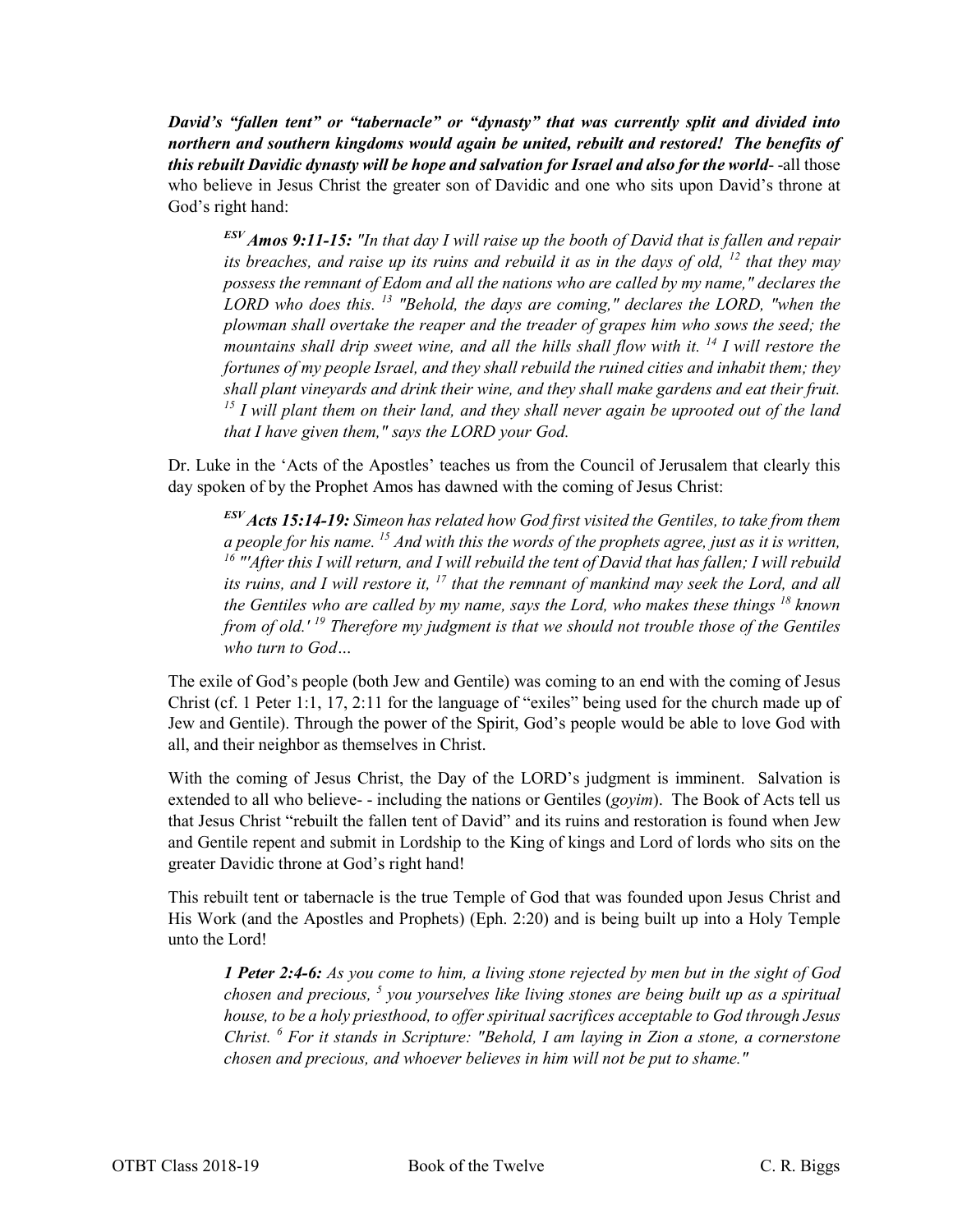# 4) **Obadiah**: Jehoram king of Judah (Southern Kingdom), ca. 580 B.C. (Exile  $\rightarrow$  Exilic/Post-exilic)

The Kingdom of God will come! *The Kingdoms of this world will become the Kingdoms of the*  **LORD!** The Kingdom of God will overthrow all foreign kings and their nations. The Kingdom of God will eventually manifest itself! We should keep this in mind as the people of God especially when it seems that the nations rage against God, His Anointed One, and His Kingdom people, and the nations seem to find success in their power and strength and false religions.

The Prophecy of Obadiah is short; it is in fact the shortest book in the Old Testament with only 21 verses! There is an old saying that "good things come in small packages" (That's what my mother told me anyway!). Unfortunately, the good things of Obadiah's small prophetic package have not always been obvious in the history of Christian interpretation of this book. The Latin translator Jerome wrote memorably about Obadiah when he said *quanto brevius est, tanto difficilius* or "It is as difficult as it is brief" (*An Introduction to the Old Testament,* Dillard and Longman, pg. 385).

Although Obadiah's prophecy has been hard to interpret throughout history and has often been avoided because teachers and preachers could not find a relevant application to their congregations based on a book that told of a nation called Edom's punishment and judgment. Yet as obscure as the prophecy may seem at first, it ends on a clear and powerful note that help us to interpret the entire book:

#### *"…And the kingdom shall be the LORD's" – v. 21b*

This truth is revealed more clearly in Revelation 11:15:

#### *"The kingdom of the world has become the kingdom of our Lord and of his Christ, and he shall reign forever and ever."*

The redemptive-historical "back story" for Obadiah's message is primarily against Edom's pride, cruelty and hatred of their "brother" Jacob (Israel). The Edomites allied with Babylon to sack Jerusalem in 587 B.C.

## *ESV Obadiah 1:10 Because of the violence done to your brother Jacob, shame shall cover you, and you shall be cut off forever.*

The Edomites proudly boasted in their power and in the helplessness of Judah in a time of great trouble:

*ESV Obadiah 1:11-12: On the day that you stood aloof, on the day that strangers carried off his wealth and foreigners entered his gates and cast lots for Jerusalem, you were like one of them. 12 But do not gloat over the day of your brother in the day of his misfortune; do not rejoice over the people of Judah in the day of their ruin; do not boast in the day of distress.*

*When Jerusalem was razed to the ground by the Babylonians, the Edomites rejoiced in their overthrow!* The supposed end of Israel with the fall of Jerusalem was the realization of all their hopes and dreams- -the defeat of Israel, Jacob their brother. We must remember that Israel was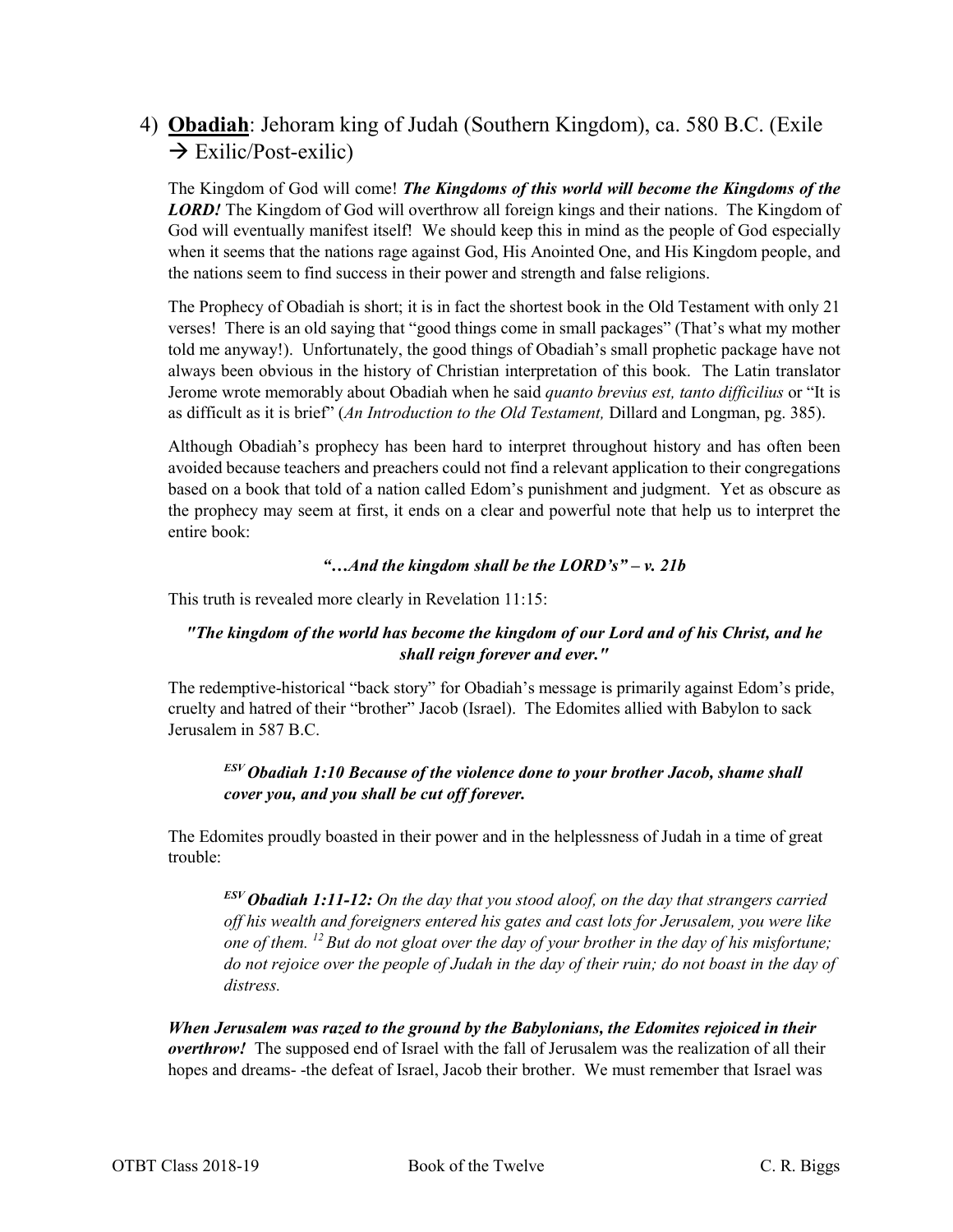God's special covenant people to reveal His Kingdom to all nations- -to fight against His Kingdom people was to fight against God Himself!

Yet Edom should not rejoice, because God will judge them for their sins and transgressions against Israel. God would destroy Esau and the Edomites:

*ESV Obadiah 1:18 The house of Jacob shall be a fire, and the house of Joseph a flame, and the house of Esau stubble; they shall burn them and consume them, and there shall be no survivor for the house of Esau, for the LORD has spoken.*

Despite what seemed to be the end of God's Kingdom in Israel, Obadiah prophesied encouragement to the people, telling them that YHWH will ultimately triumph and righteousness will prevail over the wickedness of all the nations on the Day of the LORD. The Prophecy of Obadiah is against Edom, but the judgment of Edom expands to include the nations in verses 15- 16:

*ESV Obadiah 1:15-16: For the day of the LORD is near upon all the nations. As you have done, it shall be done to you; your deeds shall return on your own head. <sup>16</sup> For as you have drunk on my holy mountain, so all the nations shall drink continually; they shall drink and swallow, and shall be as though they had never been.*

God's kingdom will come with the restoration of God's people under His Messianic King. The restoration of God's people and his Kingdom began with the coming of Christ. Jew or Gentile can be part of this Kingdom through faith in Jesus Christ. The expansion of the Kingdom beyond the borders of Israel is happening all over the world as men repent and believe the good news of the Gospel of the Kingdom.

Thanks be to God for his King! Kiss the Son lest he be angry and you perish in your way; blessed are all men who take refuge in him (Psalm 2:7-12)!

# 5) **Jonah**: Jeroboam II king of Israel (Northern Kingdom), ca. 700 B.C. (Evil of Nineveh  $\rightarrow$  Exilic/Post-exilic)

**God is Sovereign Creator and Compassionate King:** As in the other prophets of *The Book of the Twelve*, the Book of Jonah reveals that God is the Creator God, the LORD who made heaven and earth. God is Creator and LORD over all creation and all creation is accountable to him for the way they live. It is interesting to note how God reveals his sovereignty not only in salvation in the Book of Jonah (2:9), but also in how he uses creation to perform his will.

For instance, when Jonah runs from God, the Bible says that YHWH "hurled a great wind upon the sea" (v. 4) that threatened the ship and her crew's life. Also, when Jonah is thrown into the sea, he goes down to the depths and God "appointed a great fish to swallow up Jonah (v. 17), again revealing that God rules over his creation and his creatures for his own purposes. At the end of the Book of Jonah, God "appointed a plant and made it come up over Jonah" (v. 6) and God "appointed a worm" (v. 7) showing his great power and sovereignty over his creation from the greatest and most formidable sea to the smallest worm- -

*…All creation serves God's purposes and will!*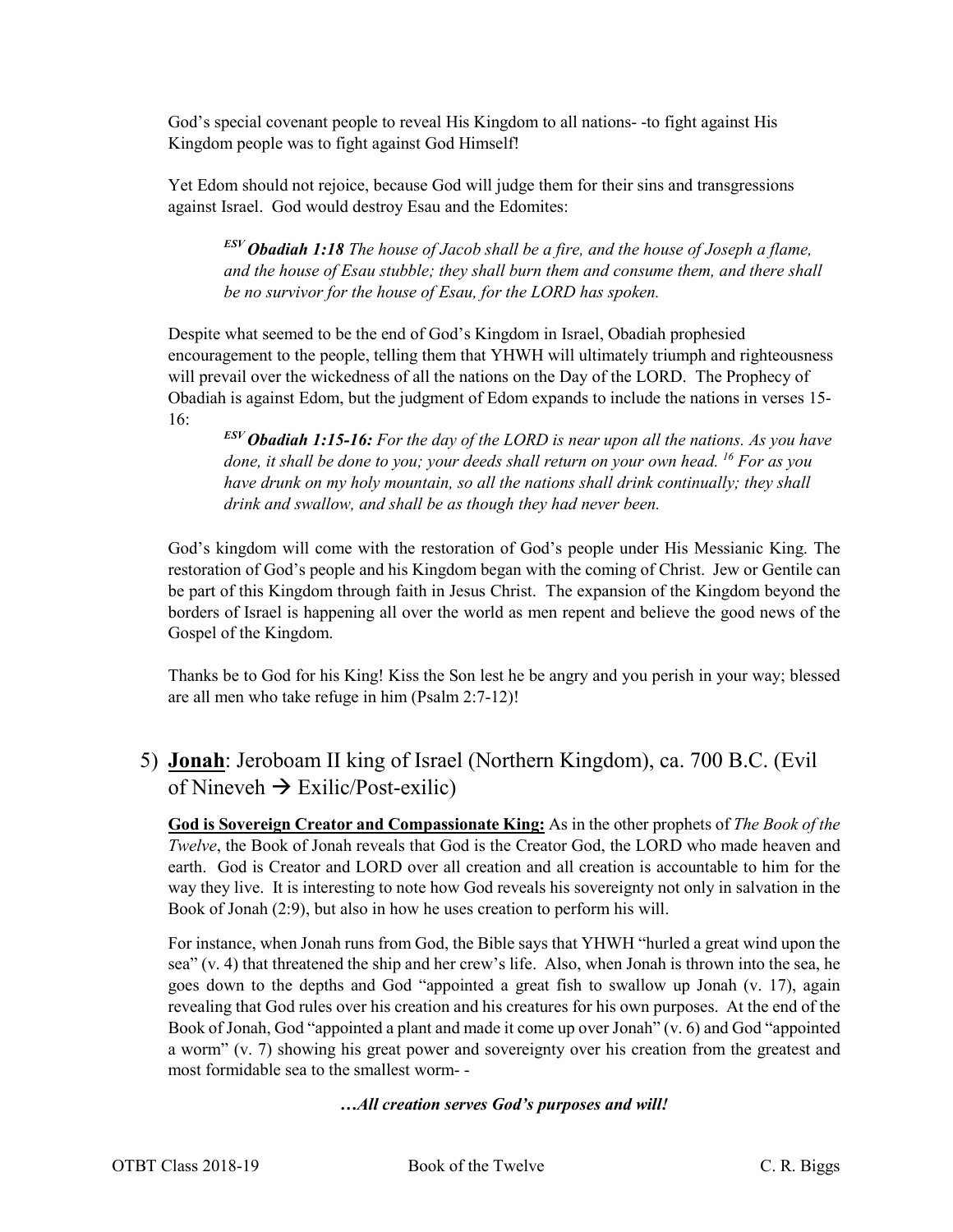#### *Why doesn't Israel serve God the Sovereign King? This is what Jonah's prophecy is about!!*

**God is gracious to those who repent:** God also reveals himself as gracious, merciful, slow to anger and abounding steadfast love for those who repent and turn from their sins to love and obey him by His grace  $(4:2)$ .

Repentance is an important message and theme in Jonah's prophecy. God cares for repentant Gentiles, too! Jonah's prophecy actually contrasts God's mercy extended to the Gentiles and a reluctant Israelite who does not want to offer mercy to sinners. We are reminded that even when men are unfaithful, God is faithful to make his word known and reveal himself to those who are repentant.

It is important to note that Jonah represents Israel at this time in redemptive-history. Israel has been called to be a light to the nations and make God's Kingdom known to the world. However, like Jonah, Israel is reluctant and is out of relationship with God and his purposes for the repentant nations. Jonah is no mere Israelite, but an important prophet of God who is called to be the very mouthpiece of YHWH (see our introduction sermons).

If the most spiritual and gifted in Israel- -a very prophet of God- -can run from God and be angry with him when he shows mercy to the nations--what kind of spiritual predicament is Israel in? How can God have mercy on this imperial pagan power who has constantly threatened Israel's existence? Because God is gracious to those who repent.

If profane sailors and wicked Ninevites could repent, so could Israel by God's power and grace! (cf. 1:5ff; 3:5ff). We should not underestimate Jonah's plight and be willing to sympathize with him. As stated before, Nineveh was responsible for destroying Jonah's homeland and he had perhaps been witness to the sinful and cold-hearted treatment of many women and children by the Assyrians. In fact, the Prophet Nahum describes the abominable sinfulness of Nineveh as a message of the LORD; Nineveh is described as a "bloody city":

*ESV Nahum 3:1-7: Woe to the bloody city, all full of lies and plunder- no end to the prey! 2 The crack of the whip, and rumble of the wheel, galloping horse and bounding chariot! <sup>3</sup> Horsemen charging, flashing sword and glittering spear, hosts of slain, heaps of corpses, dead bodies without end- they stumble over the bodies! 4 And all for the countless whorings of the prostitute, graceful and of deadly charms, who betrays nations with her whorings, and peoples with her charms. 5 Behold, I am against you, declares the LORD of hosts, and will lift up your skirts over your face; and I will make nations look at your nakedness and kingdoms at your shame. <sup>6</sup> I will throw filth at you and treat you with contempt and make you a spectacle. 7 And all who look at you will shrink from you and say, Wasted is Nineveh; who will grieve for her? Where shall I seek comforters for you?*

Through this experience of a reluctant ministry to preach the Gospel of the Kingdom, Jonah comes to understand God's character much better. In fact, he says (in line with God's revelation to Moses in the Book of Exodus when God revealed his glory):

*ESV Jonah 4:2 And he prayed to the LORD and said, "O LORD, is not this what I said when I was yet in my country? That is why I made haste to flee to Tarshish; for I knew that you are a gracious God and merciful, slow to anger and abounding in steadfast love, and relenting from disaster.*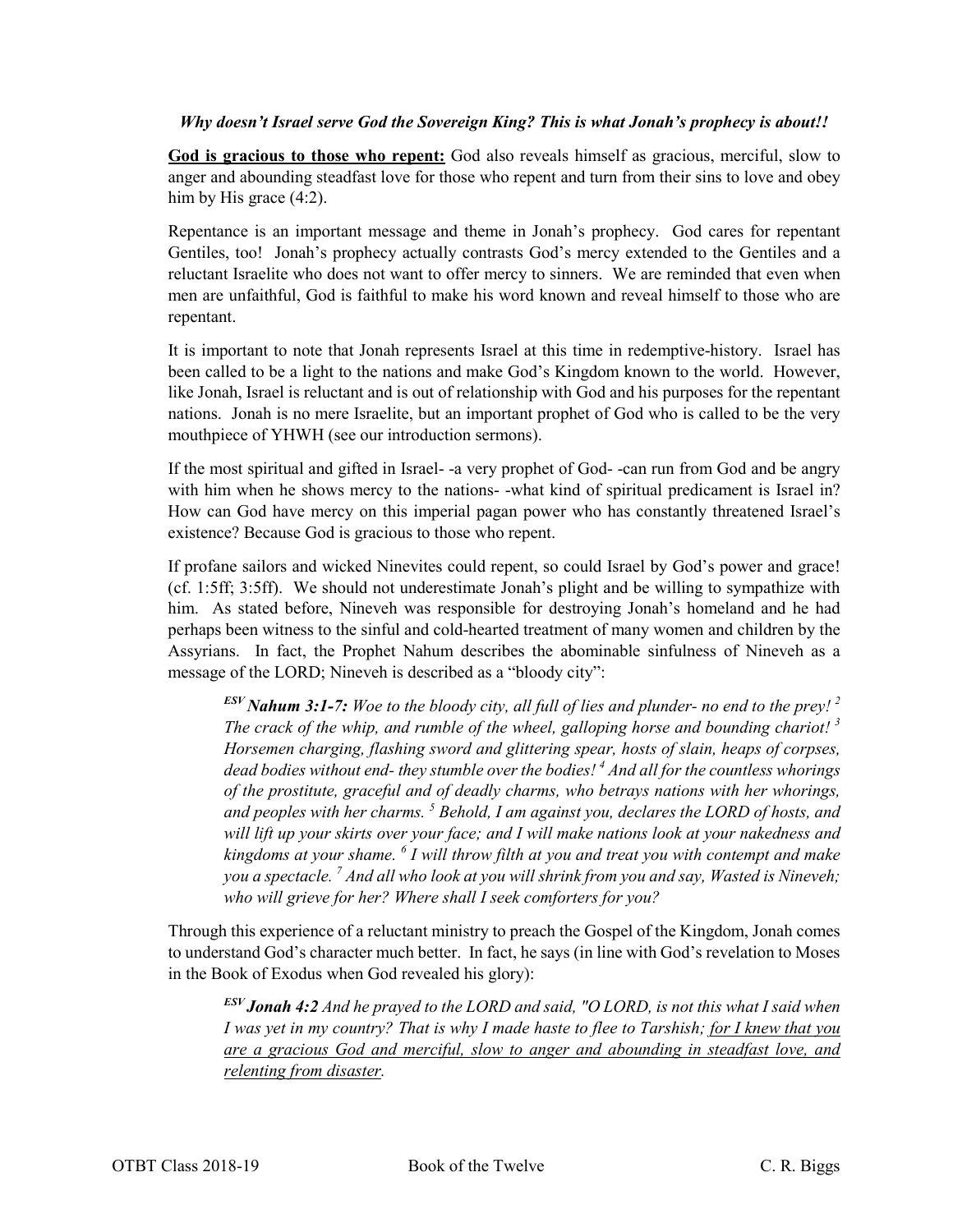*ESV Exodus 34:6-7: The LORD passed before him and proclaimed, "The LORD, the LORD, a God merciful and gracious, slow to anger, and abounding in steadfast love and faithfulness, 7 keeping steadfast love for thousands, forgiving iniquity and transgression and sin, but who will by no means clear the guilty, visiting the iniquity of the fathers on the children and the children's children, to the third and the fourth generation."*

**God is just and merciful to the repentant:** Although sin must be punished and God is just to do so in his sovereign rule over mankind, nevertheless, God is free to exercise mercy and compassion on those who repent. Rather than show justice (what the sinful people deserve) God can also show mercy and compassion. Remember the words of God through Moses to Pharaoh recorded for us by the Apostle Paul in Romans 9?

*ESV Romans 9:14-16: What shall we say then? Is there injustice on God's part? By no means! <sup>15</sup> For he says to Moses, "I will have mercy on whom I have mercy, and I will have compassion on whom I have compassion." 16 So then it depends not on human will or exertion, but on God, who has mercy.*

**God is a "missionary God":** God is revealed as a "missionary God" whose concern for salvation is for the world- -not merely for Israel (that's us!!). Abraham was called to be the "Father of many nations" and the Prophecy of Jonah reveals God's heart in this way. To put it in New Testament terms, God desires that his people would go in His authority to Jerusalem, Judea, Samaria, and to the ends of the earth (Matt. 18:18-20) as Jesus reveals more clearly in the "Great Commission" (the "ends of the earth" include not only Nineveh but because of God's grace, Washington D.C.!).

Jonah was the type of believer who is glad to receive God's mercy and love, but then once they have been reconciled to God expect him to destroy their enemies and show his justice rather than his grace. Jonah and all of Israel were the recipients of God's grace by faith, but they did not believe that God could show others grace. And that is precisely another area where God's thoughts are not our thoughts (cf. Isaiah 55:8ff): God calls us to himself and shows us mercy, then he tells us to take this good news to our worst enemies- -to tell them too to believe upon the LORD Jesus Christ and they will be saved!

What is foreshadowed and illustrated in Jonah becomes reality in Christ (Estelle, pg. 3). In the New Testament, Dr. Luke records for us concerning Jesus' ministry that many in Israel had witnessed (and even marveled, cf. Luke 4:22; 7:9; 8:25; 11:14!) at Jesus' Kingdom signs, but most of them had rejected the King himself. Jesus says to them in response to their unbelief:

#### *"This generation is an evil generation. I seeks a sign, but no sign will be given to it except the sign of Jonah" (v. 29).*

Jesus is saying by using the term "this generation" that all of Israel at the time of Jesus was in spiritual bankruptcy and unbelief.

So, Jesus says basically: "You want a sign that the Kingdom of God is present in me? I will give you a sign to show you the Kingdom!" Jonah the Prophet's period was characterized by repentance from Gentiles (the Ninevites) when they saw that Jonah had undergone a powerful salvation experience "from the dead" that only God could have performed and responded to his preaching of repentance from sin.

The sign that you will be given is unrepentance and folly in Israel! As Jonah preached to Ninevah (the Gentile Nations), they repented of their sins and turned to the Living God. In other words, as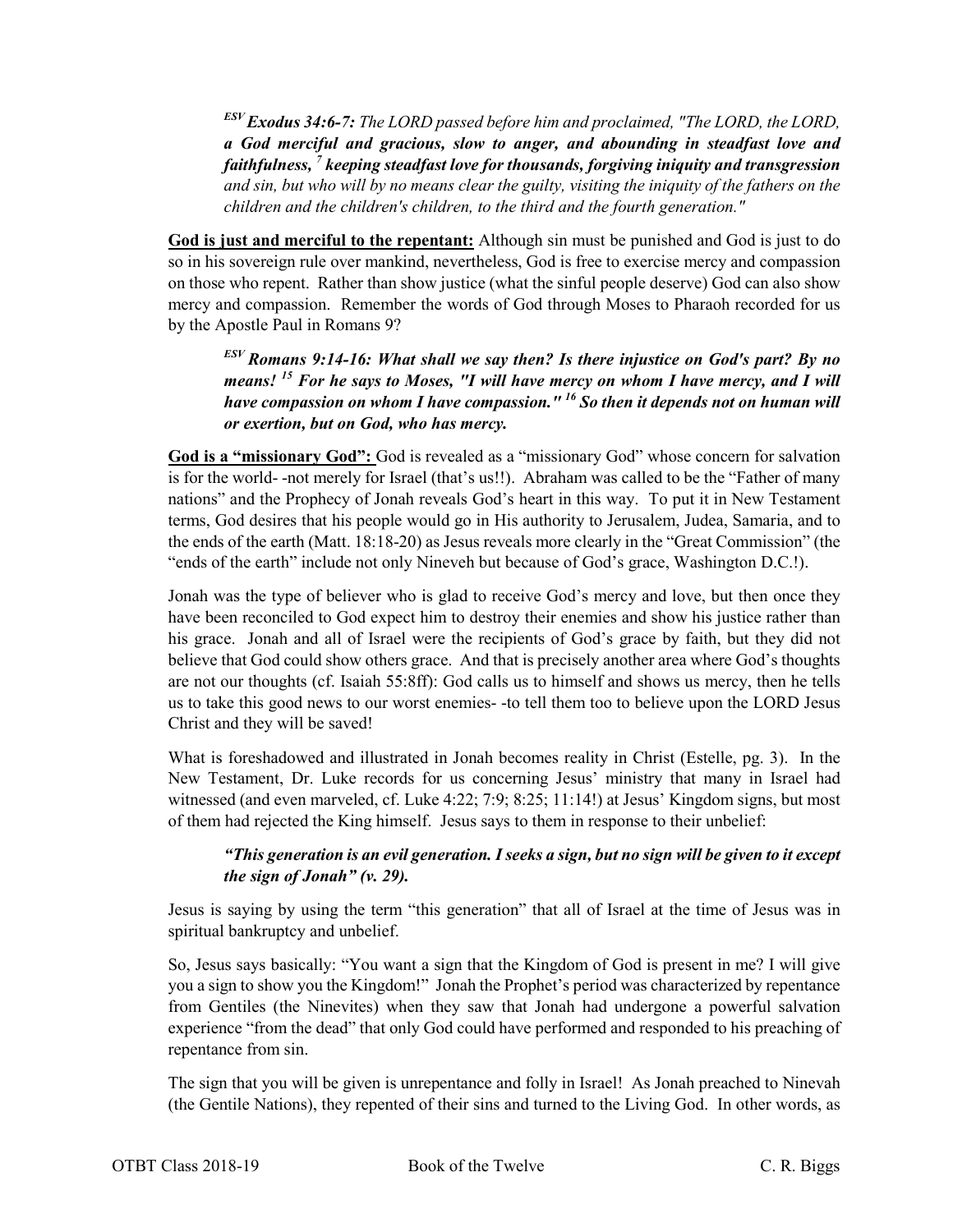Ninevah realized that Jonah had been in the belly of a whale for three days and when he returned only through the power of God, the Ninevites repented and turned to God.

Jesus' great sign for all to see will be that after he preaches and makes known the Kingdom he will be killed and be in the heart of the earth for three days. Like Jonah, he will return and this sign will serve to show men that only the power of God could accomplish this and all the world will be without excuse that God has vindicated the truth of Jesus' identity as the Divine Son!

As Greydanus wrote: "The Lord does not state here that Jonah's preaching was a sign and that His own preaching will be a sign, but Jonah himself and his experiences were the sign."

In Matthew's Gospel chapter 12, verses 38-41 we read:

Then some of the scribes and Pharisees answered him, saying, "Teacher, we wish to see a sign from you." <sup>39</sup> But he answered them, "An evil and adulterous generation seeks for a sign, but no sign will be given to it except the sign of the prophet Jonah. *<sup>40</sup> For just as Jonah was three days and three nights in the belly of the great fish, so will the Son of Man be three days and three nights in the heart of the earth*. <sup>41</sup> The men of Nineveh will rise up at the judgment with this generation and condemn it, for they repented at the preaching of Jonah, and behold, something greater than Jonah is here.

#### *Jesus' resurrection will be the sign that Jesus is who he says he is! Another aspect of the sign however is that many Gentiles will believe and many in Israel (like Jonah and his time period) would be judged for their disbelief.*

There are several facets to Jesus' message of the "sign of Jonah" but another aspect could be that Jesus is saying that as the Gentiles in Jonah's day experienced repentance and salvation, so through his death and resurrection many Gentiles will experience the same. In Jonah's day the repentance of the Gentile Ninevites eventually was the reason why Israel was destroyed in 722 B.C. Jesus is probably saying that another aspect of the sign is that in the same way that this occurred in Jonah's time so it will also occur in Jesus' ministry.

In other words, as Jonah's mission led to the salvation of the Gentiles and the destruction of Israel, so too did Jesus' mission lead to the salvation of the Gentiles and the destruction of Israel. Is this not the thinking of Jesus as revealed in Dr. Luke's Gospel as well as the Apostle Paul's teaching in his letter to the Romans?

# 6) **Micah**: Jotham, Ahaz, and Hezekiah kings of Judah, ca. 725 B.C. (Israel/Judah  $\rightarrow$  Judah)

The people of God had become sinfully and idolatrously very sick during the time of Micah. The covenant people who had been called to manifest God's Kingdom in a world of sin and misery had become wounded beyond repair in Israel and Judah (both the northern and the southern kingdoms were full of sin:

*ESV Micah 1:9 For her wound is incurable, and it has come to Judah; it has reached to the gate of my people, to Jerusalem.*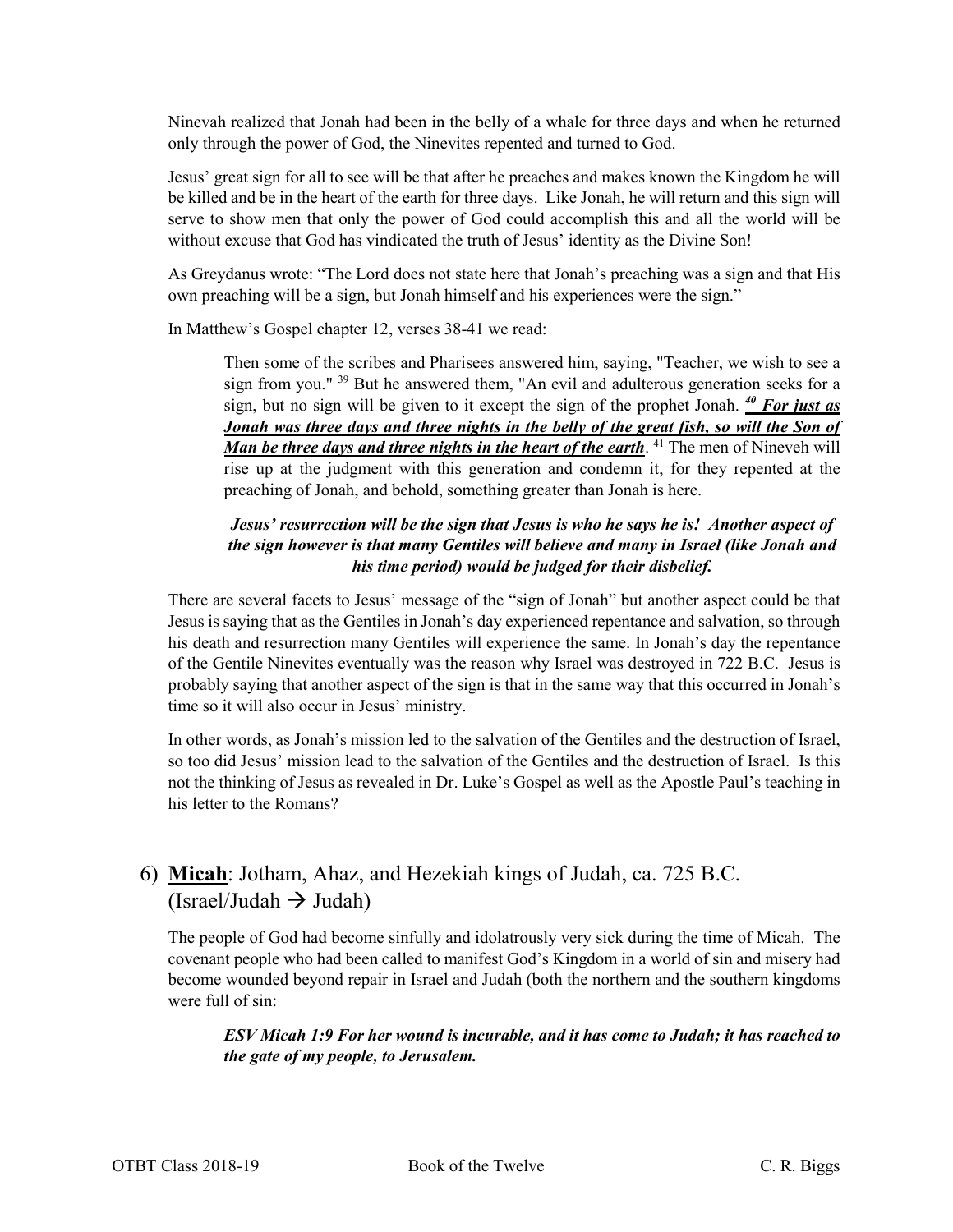Israel and Judah had become just like the idolatrous, God-denying pagan kingdoms that surrounded them rather than being a "kingdom of priests to YHWH and a holy nations" (Exodus 19:6). Although things in Israel and Judah were extremely bad, Micah the Prophet did not lose hope in the faithfulness of God to His people:

#### *ESV Micah 7:7 But as for me, I will look to the LORD; I will wait for the God of my salvation; my God will hear me.*

Although judgment would come on Israel and Judah before God's Kingdom would be fully established, nevertheless, Micah would look to the Lord and wait on God prayerfully. Micah realized that even in times when it seemed like the church was in a hopeless condition, he prayerfully sought God, knowing He is faithful to his people and he will build his church and the gates of hell will never prevail against her.

A key verse for interpreting the message of Micah's prophecy and understanding the Church's mission is Micah 6:8. In this passage, Micah looks back prophetically and redemptive-historically to Moses and Samuel, two prophets before him. Micah speaks of YHWH and the truth of his covenant purposes for his people:

#### *ESV Micah 6:8 He has told you, O man, what is good; and what does the LORD require of you but to do justice, and to love kindness,1 and to walk humbly with your God?*

Although Israel and Judah will suffer the punishment of God because of their sins, nevertheless, Micah graciously grants the people who believe a glorious vision of the future. Micah's prophecy gives several visions of the future so that this wonderful future might inform Israel's present inglorious state and encourage the brokenhearted and humble who continue to believe God's promises.

Although the full manifestation and realization of God's Kingdom would be delayed in Jerusalem, there would come a day when a princely ruler would be born and then the Kingdom would come in its fullness. There will be judgment- -but also salvation for those who believe. For instance in Micah 5:2-5, we read of the future hope of God in Jesus Christ:

*ESV Micah 5:2-3: 1 But you, O Bethlehem Ephrathah, who are too little to be among the clans of Judah, from you shall come forth for me one who is to be ruler in Israel, whose origin is from of old, from ancient days. 3 Therefore he shall give them up until the time when she who is in labor has given birth; then the rest of his brothers shall return to the people of Israel. 4 And he shall stand and shepherd his flock in the strength of the LORD, in the majesty of the name of the LORD his God. And they shall dwell secure, for now he shall be great to the ends of the earth. 5 And he shall be their peace.*

Israel is taught that one day the divided Israel in turmoil and war and tribulation will be the new united Israel who will experience *shalom-peace* when a ruler shall be born in Bethlehem. Micah prophesies to an Israel who will suffer and did suffer exile from their land because of the punishment for their sins against God and covenant breaking (Micah 7:8-20). Yet there is promise for the future for those who believe God's covenant promises to Abraham:

*ESV Micah 7:15 As in the days when you came out of the land of Egypt, I will show them<sup>1</sup> marvelous things.*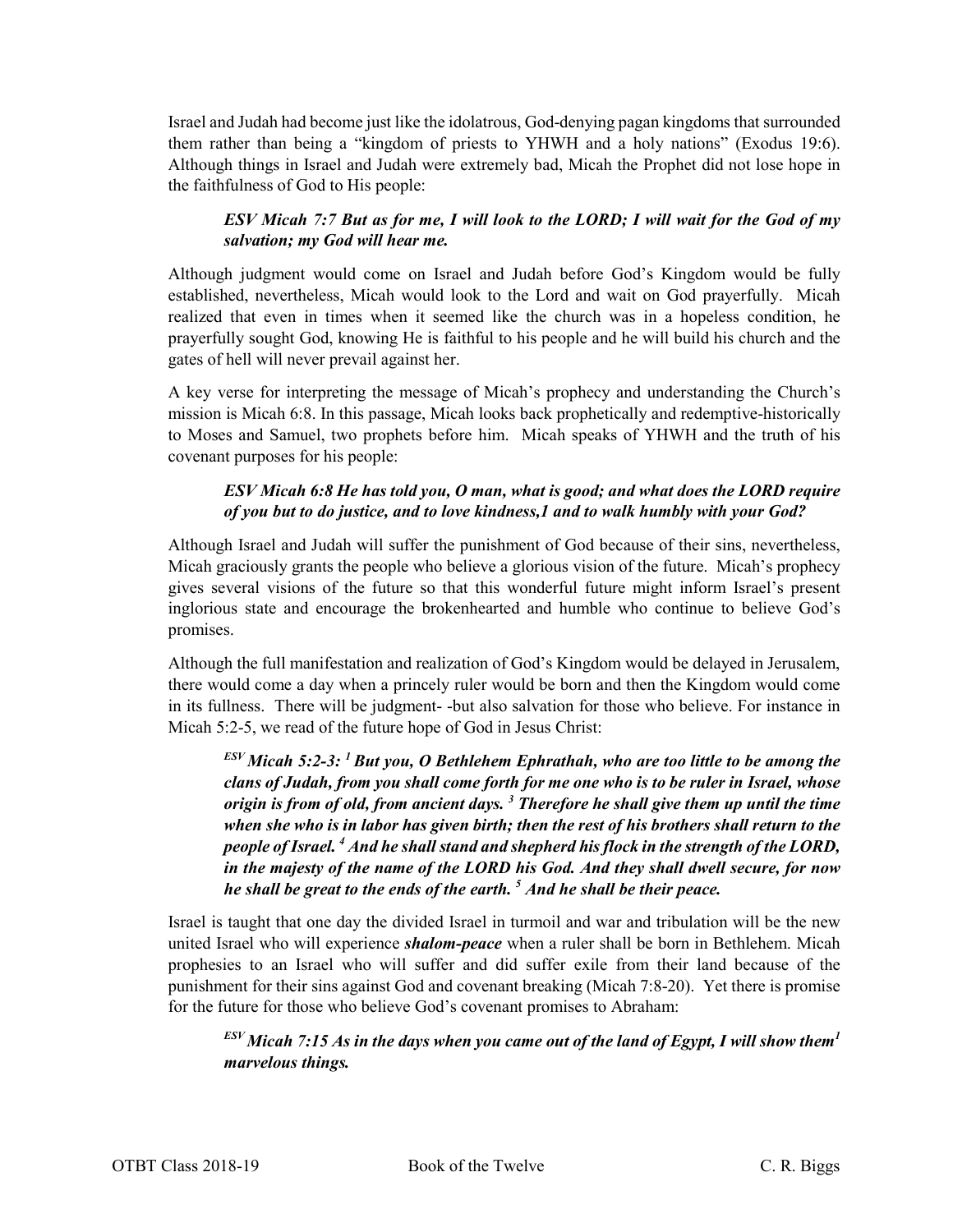Like the great salvation event of the Exodus, so God will show his believing people marvelous things again! God's covenant will be fulfilled through God's continuing promises to Abraham, Isaac, and Jacob being realized. As God "remembered" the covenant during the time of the Exodus from Egypt, so he will "remember his covenant again. This time will be more particularly revealed the steadfast love of God, the compassion of God and the permanent forgiveness of sins.

In fact there will one day be a future when a remnant of all Twelve Tribes of Israel will be saved:

*ESV Micah 2:12 I will surely assemble all of you, O Jacob; I will gather the remnant of Israel; I will set them together like sheep in a fold, like a flock in its pasture, a noisy multitude of men.*

*ESV Micah 5:7-8: Then the remnant of Jacob shall be in the midst of many peoples like dew from the LORD, like showers on the grass, which delay not for a man nor wait for the children of man. 8 And the remnant of Jacob shall be among the nations, in the midst of many peoples, like a lion among the beasts of the forest, like a young lion among the flocks of sheep, which, when it goes through, treads down and tears in pieces, and there is none to deliver.*

*ESV Micah 7:18-20: Who is a God like you, pardoning iniquity and passing over transgression for the remnant of his inheritance? He does not retain his anger forever, because he delights in steadfast love. <sup>19</sup> He will again have compassion on us; he will tread our iniquities under foot. You will cast all our sins into the depths of the sea. 20 You will show faithfulness to Jacob and steadfast love to Abraham, as you have sworn to our fathers from the days of old.*

# 7) **Nahum:** Hezekiah king of Judah, ca. 630 B.C. (Nineveh  $\rightarrow$  Judah)

*A key verse for interpreting Nahum's prophecy?* Chapter 1, verse 3a:

*ESV Nahum 1:3 The LORD is slow to anger and great in power, and the LORD will by no means clear the guilty. His way is in whirlwind and storm, and the clouds are the dust of his feet.*

*What is the summary of Nahum's message? God is the Divine Warrior!* Although Assyria was powerful, she was under the judgment of God, and her end was near. Nahum must have been a very brave soul because he prophetically preached, railing against Assyria at the height of her power (when he began his preaching there was no evidence that Assyria would be weakened and destroyed). Nineveh, the capital city of Assyria, would fall (on the surface his prophecy doesn't seem to lend itself to much practical application for our times- -but it is an imminently theologically practical book of inspired Scripture!). Considering Nahum's prophecy from the larger perspective of redemptive-history and more particularly in light of the coming of Christ: *God is the Divine Warrior who judges evil.*

• **God is a jealous God (1:2a); what does it mean that God is "jealous"?**

*God's anger is revealed as jealous and zeal*. In God's *jealousy* for His people, he is angry with those who oppose them; in God's *zeal* he is covenantally committed to defend, love and protect those he calls his own. Because God is jealous for his rule and reign over his creation, he will not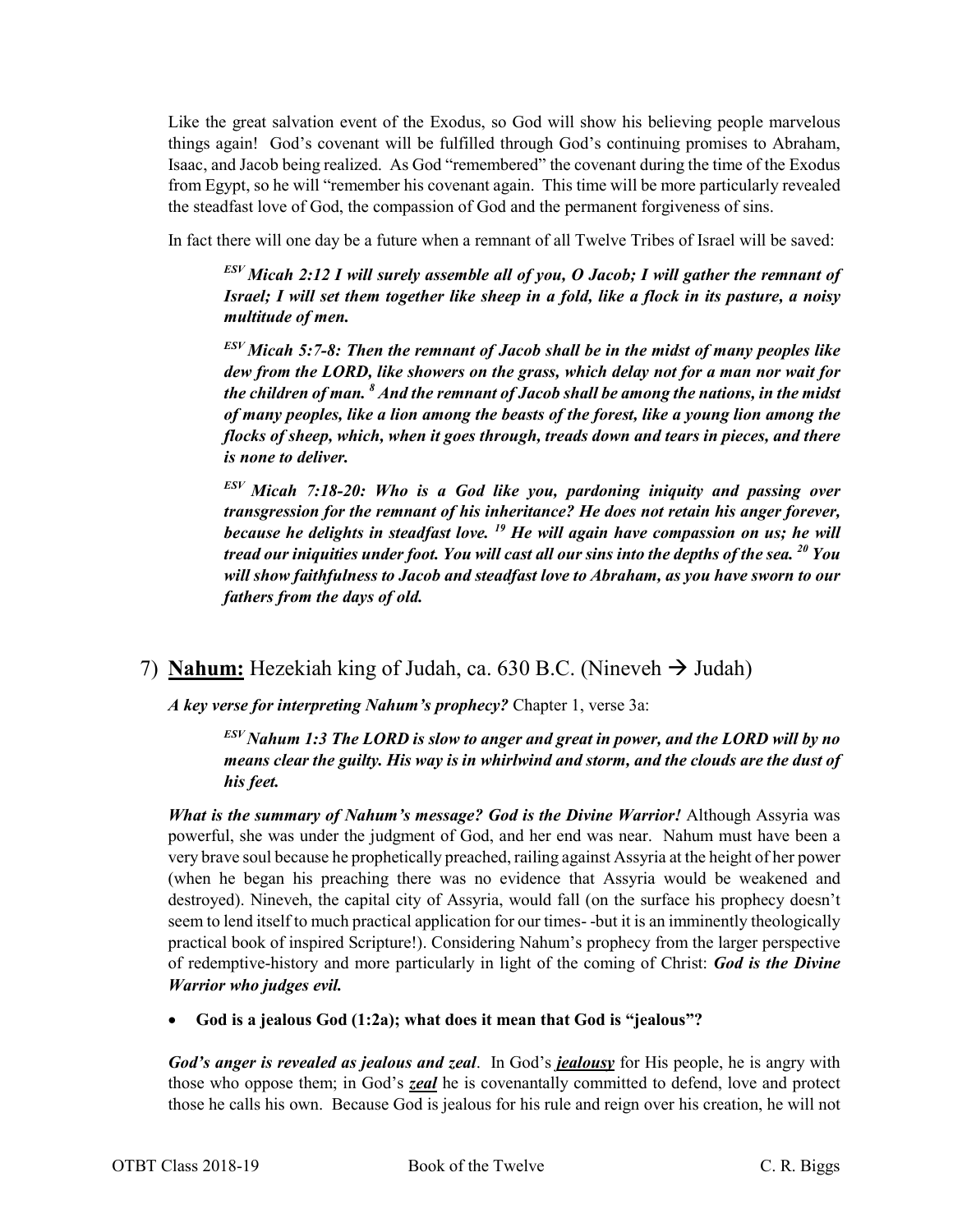tolerate rebellion and opposition to his sovereignty. This is why Nahum describes God in this way as jealous and zealous in 1:2-3, which is an echo of God's words in the Book of Exodus when God reveals Himself to Moses:

*ESV Exodus 34:6-7: The LORD passed before him and proclaimed, "The LORD, the LORD, a God merciful and gracious, slow to anger, and abounding in steadfast love and faithfulness, 7 keeping steadfast love for thousands,1 forgiving iniquity and transgression and sin, but who will by no means clear the guilty, visiting the iniquity of the fathers on the children and the children's children, to the third and the fourth generation."*

In the revelation of God's Law, God describes himself as a jealous God who will not tolerate idolatry (Exodus 20:5; His Name is revealed as Jealous [*Qanna*]*,* Exo. 34:14; Deut. 4:24; Josh. 24:19). God is impartial in his judgment upon sinners: "[God is He]…who will by no means clear the guilty" (1:3; Exodus 34:7) is language that Moses and Nahum use to describe those who are unfaithful to God and oppose him.

• **God is Judge***:* God's judgment brings retribution for sins against God. Retribution means simply "pay back". God gives punishing eternal wrath to those who richly have deserved and stored up for themselves wrath for the Day of Wrath. As the Apostle Paul says in Romans 2, a hard-hearted and unrepentant person is storing up wrath for himself (a recompense or "pay back" from God):

*ESV Romans 2:5 But because of your hard and impenitent heart you are storing up wrath for yourself on the day of wrath when God's righteous judgment will be revealed.*

• Nahum says that God as the Great Judge is revealed as an avenging and wrathful God (1:2b). How does the Lord "take vengeance upon his enemies"? (1:2c) Through His wrath upon sin.

It is important to note that in 1:2, God is called an "avenging" or "vengeful" God three times (from Hebrew verb *nakam*); this is very important when considering how God reveals himself. The repetition three times of a character attribute is to focus attention and stress importance like an underlined sentence in writing (for example: "Holy, holy, holy", Isaiah 6):

#### *ESV Nahum 1:2 The LORD is a jealous and avenging God; the LORD is avenging and wrathful; the LORD takes vengeance on his adversaries and keeps wrath for his enemies.*

*In other words, God is holy, holy, holy and because he is too holy to look upon sin, he is also avenging, avenging, avenging according to Nahum 1:2.*

- God is slow to anger and great in power (1:3a)
- God will not clear the guilty before him (1:3b); this implies and teaches us that God must take the initiative in solving the problem of guilt. If one is guilty before God to seek to remove his guiltiness is only to exacerbate and amplify and aggravate it before God's holy throne!
- God is good and a stronghold for those who trust in  $\text{Him}(1:7)$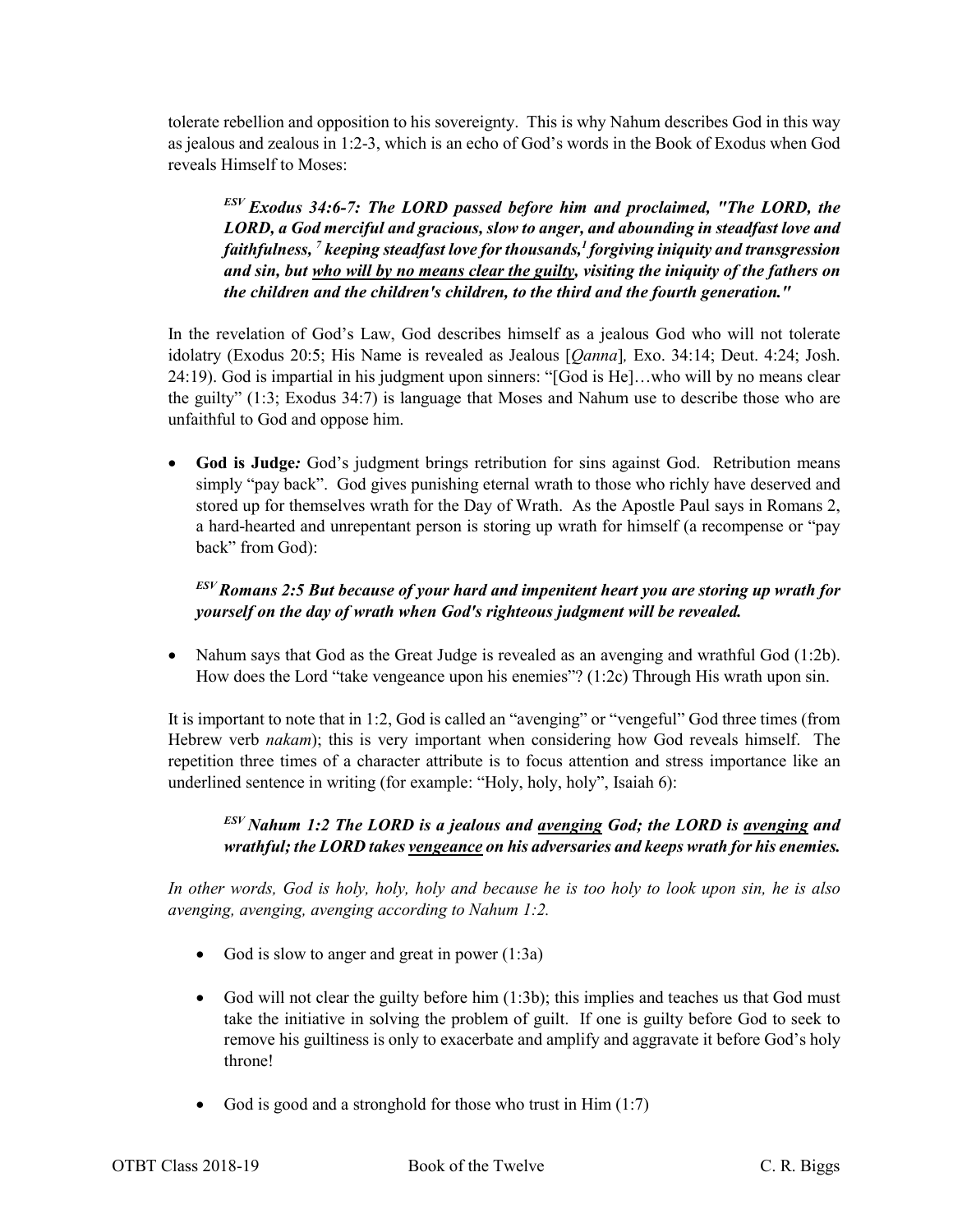God is also the one who will pursue his enemies to destruction (1:8).

God is revealed here in Nahum's prophecy as gracious and merciful but also wrathful- -not only a loving God, but a just and vengeful God and both these attributes we must hold together in our speaking of God as He has revealed himself. God's wrath is revealed in his jealousy for His character and truth and His zealous vengeance against his enemies; God's goodness is revealed in his zealous love, redemption to the covenant community who live by faith trusting in Him.

When John the Baptist was called to prepare the way for Messiah (Isaiah 40) as the last prophet of the Old Covenant epoch, he described the imminent arrival of Messiah as a time characterized by the "wrath to come":

*ESV Matthew 3:7-11: But when he saw many of the Pharisees and Sadducees coming for baptism, he said to them, "You brood of vipers! Who warned you to flee from the wrath to come? <sup>8</sup> Bear fruit in keeping with repentance. <sup>9</sup> And do not presume to say to yourselves, 'We have Abraham as our father,' for I tell you, God is able from these stones to raise up children for Abraham. <sup>10</sup> Even now the axe is laid to the root of the trees. Every tree therefore that does not bear good fruit is cut down and thrown into the fire.*

When Jesus came and showed grace and love by healing the sick and preaching the gospel rather than bringing in the full measure of God's vengeance and wrath against sinful mankind immediately, John the Baptist was confused and even for a season doubted who Jesus was (Matt. 11:1-19). The Messianic time that John thought would be characterized by God's clear revelation of himself as Divine Warrior to the world came in an unexpected and even surprising manner.

When Jesus Christ came He heightened the eschatological battle and showed and revealed himself to be the Divine Warrior but He did not fight against God's enemies and the Church! Rather, he focused his wrath by engaging in a greater spiritual battle in spiritual warfare with a greater more formidable foe- -the very devil himself (Heb. 2:14-18). Jesus healed in his attacks, he forgave, he exorcised demons, he resisted temptation, he overcame death and hell and the devil on behalf of his people as the Divine Warrior!

Jesus as the Divine Warrior waged war against not merely the flesh and blood enemies of Israel but more intensely he waged war against Satan himself. The warfare against Satan ended in the cross and the tomb, and he was victorious through resurrection and ascension!

For all who believe Jesus Christ is the Consummate Divine Warrior who has defeated the stronghold and bondage of Satan, he has removed our lifelong fear and bondage to death, and made us free to live as the children of God through faith in Him!

Those who resist and war against Christ, will war against His Church as well. But God will come in wrath and judgment against them. We as the Church "in Christ" still struggle against Satan and evil, and we are to resist the devil and fight in Jesus' Name through spiritual warfare that is described in Ephesians 6:12-20.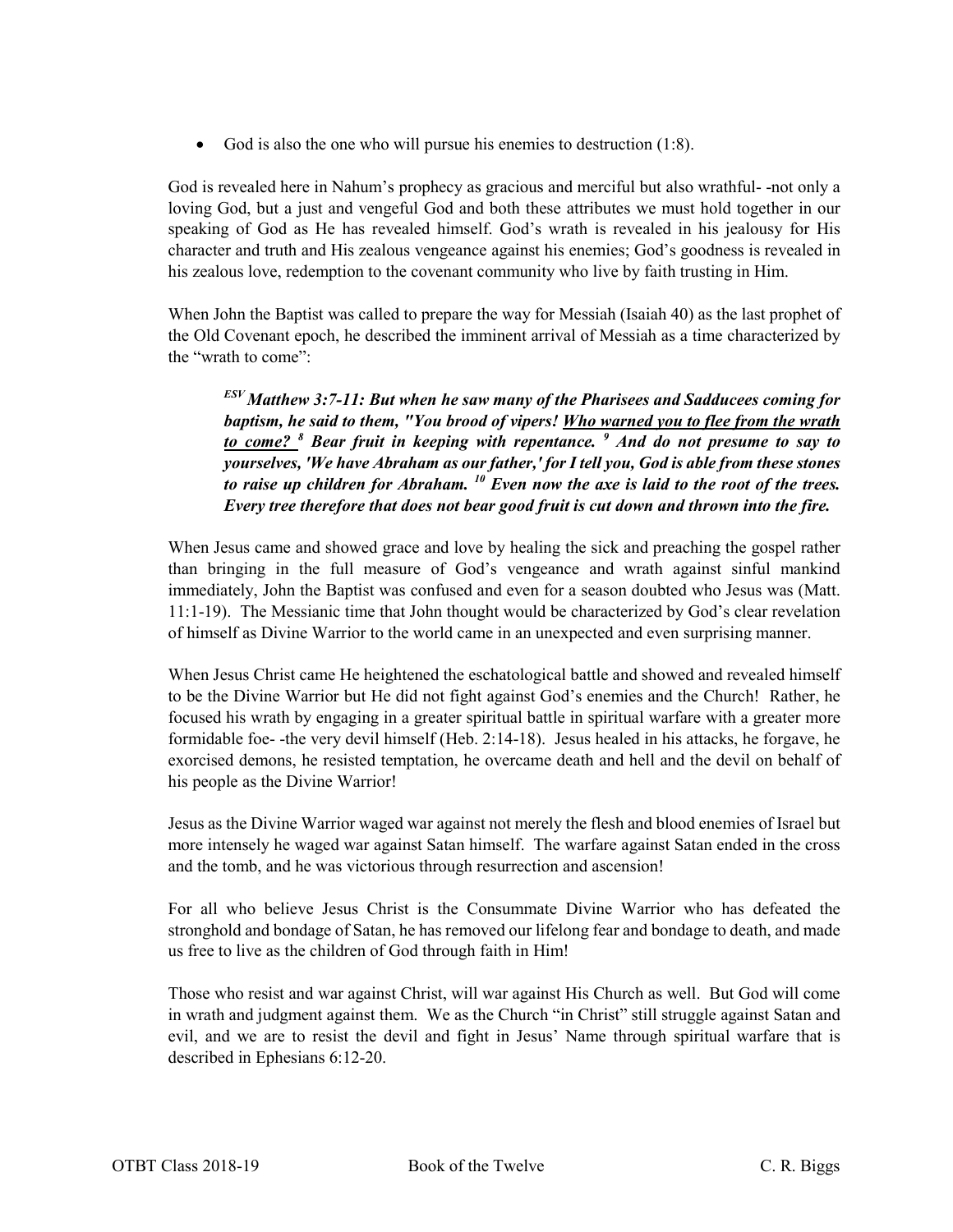We may not see and experience God's holy judgment and wrath displayed against His and our enemies in our lifetime- -but this judgment will come. God will curse those who dishonor those who believe as Abraham believed, and are united to Jesus Christ! Jesus will return in wrath for those who reject him- -for those who oppose him in unbelief, he will come as the great and wrathful Divine Warrior to judge the world!

*Revelation 19:11-21: Then I saw heaven opened, and behold, a white horse! The one sitting on it is called Faithful and True, and in righteousness he judges and makes war. <sup>12</sup> His eyes are like a flame of fire, and on his head are many diadems, and he has a name written that no one knows but himself. <sup>13</sup> He is clothed in a robe dipped in1 blood, and the name by which he is called is The Word of God. 14 And the armies of heaven, arrayed in fine linen, white and pure, were following him on white horses. <sup>15</sup> From his mouth comes a sharp sword with which to strike down the nations, and he will rule them with a rod of iron. He will tread the winepress of the fury of the wrath of God the Almighty. <sup>16</sup> On his robe and on his thigh he has a name written, King of kings and Lord of lords. <sup>17</sup> Then I saw an angel standing in the sun, and with a loud voice he called to all the birds that fly directly overhead, "Come, gather for the great supper of God, <sup>18</sup> to eat the flesh of kings, the flesh of captains, the flesh of mighty men, the flesh of horses and their riders, and the flesh of all men, both free and slave,1 both small and great." 19 And I saw the beast and the kings of the earth with their armies gathered to make war against him who was sitting on the horse and against his army. <sup>20</sup> And the beast was captured, and with it the false prophet who in its presence1 had done the signs by which he deceived those who had received the mark of the beast and those who worshiped its image. These two were thrown alive into the lake of fire that burns with sulfur. <sup>21</sup> And the rest were slain by the sword that came from the mouth of him who was sitting on the horse, and all the birds were gorged with their flesh.*

# 8) **Habakkuk**: Manasseh or Josiah kings of Judah, ca. 605 B.C. (Rise of Babylon  $\rightarrow$  Judah)

*Question: Which is heavier? The evil of Babylon or the evil of Judah?* God can freely use crooked instruments like Babylon to establish His Kingdom. And God's people are to trust Him. No matter how things may seem from our perspective, we should continue to pray by God's grace and enter into dialogue with the living God. This is what Habakkuk is doing in his prophecy. Habakkuk is showing forth righteousness particularly in its manifestation of walking by faith and not by sight and full understanding. As the LORD says to Habakkuk (2:4):

#### *"…The righteous shall live by his faith."*

Although God's timetable seems "slow" to impatient sinners with a finite focus and vision, God's vision is sovereign and will be accomplished:

*"For still the vision awaits its appointed time; it hastens to the end—it will not lie. If it*  seems slow, wait for it; it will surely come; it will not delay" (2:3).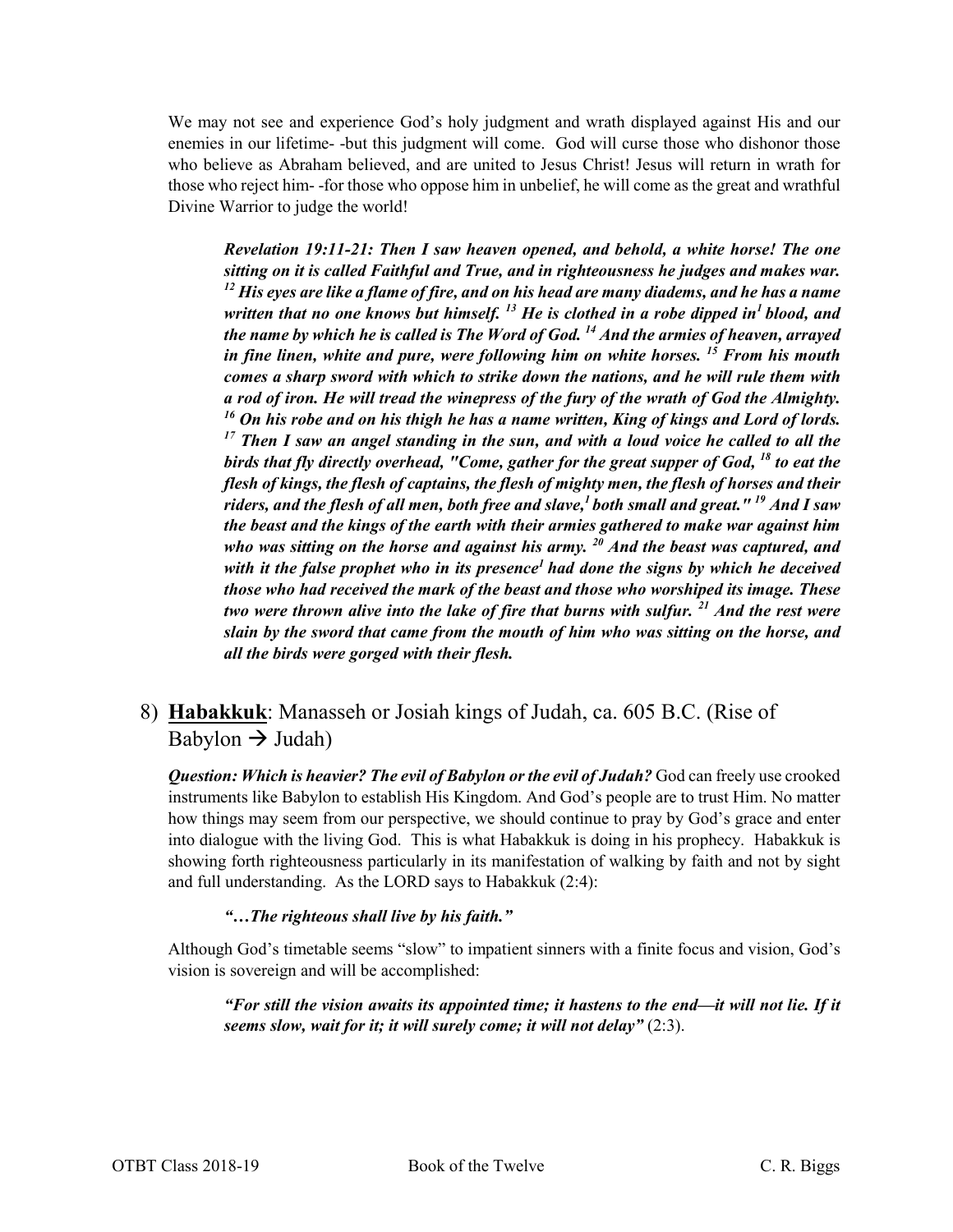#### **What is the Summary of Habakkuk's message?** *Mature believers trust God by faith, knowing that God's sovereign design for establishing righteousness upon the earth will be accomplished.*

Many years before Habakkuk in redemptive-history, during Abraham's time, the question was asked: *"Shall not the Judge of all the earth do what is just (or right)?"*-Gen. 18:25. Habakkuk's prophecy asks this question again. As God has promised, although wickedness and injustice seems to prevail in a world of sin and misery, God's Kingdom will be fully manifested over the entire earth; although God's people are under chastisement and discipline by God during Habakkuk's time, God's glory will be established over all wicked and evil kingdoms that do not know the LORD.

The situation in Judah during Habakkuk's time is that there is much injustice and law-breaking in the land:

*ESV Habakkuk 1:2-4: O LORD, how long shall I cry for help, and you will not hear? Or cry to you "Violence!" and you will not save? <sup>3</sup> Why do you make me see iniquity, and why do you idly look at wrong? Destruction and violence are before me; strife and contention arise. <sup>4</sup> So the law is paralyzed, and justice never goes forth. For the wicked surround the righteous; so justice goes forth perverted.*

At first glance, what we see Habakkuk doing in his prophetic laments (particularly in 1:2-4, 12-17) is questioning God's righteousness.

God will raise up the Babylonians, enable and allow them to grow strong militarily, in order to chastise and discipline his people of Judah, and Habakkuk is questioning God for doing such a thing. One of the truths revealed in the Book of Habakkuk is that God uses "crooked sticks" to strike the earth in order to accomplish His will.

The Babylonians would be God's instruments of his righteousness—although it appeared to sinful man as a sort of unrighteousness. God can chastise his people through temporal earthly rulers and kingdoms of man. His people can only observe and worship the LORD for his glorious ways of salvation (that are very mysterious)- -*but they must walk by faith* (2:4).

Here is where our faith in God must begin. Many folks look around and say: "Where is your God?" "Where is the coming in judgment that your speak about?" "When will justice and righteousness be accomplished in this world?" "When will that 'perfect society' that the Bible speaks about where God will dwell peacefully with his people come to pass?"

Habakkuk's prophetic-oracle-burden is then a kind of *Theodicy*. **What is a Theodicy?** Milton defined it as a seeking "to justify the ways of God to man" showing that God is in the right and is glorious and worthy of praise despite contrary appearances. *Theodicy* is a form of apologetic, or defense of the faith whereby God is "vindicated" and acknowledged as righteous, even though it appears that he is not concerned.

Theodicy asks the questions, primarily of unbelievers (but also of believers as *The Book of Habakkuk* makes known to us) that ask: "How can God be just and allow injustice?" "How can God be a good God when he allows evil?"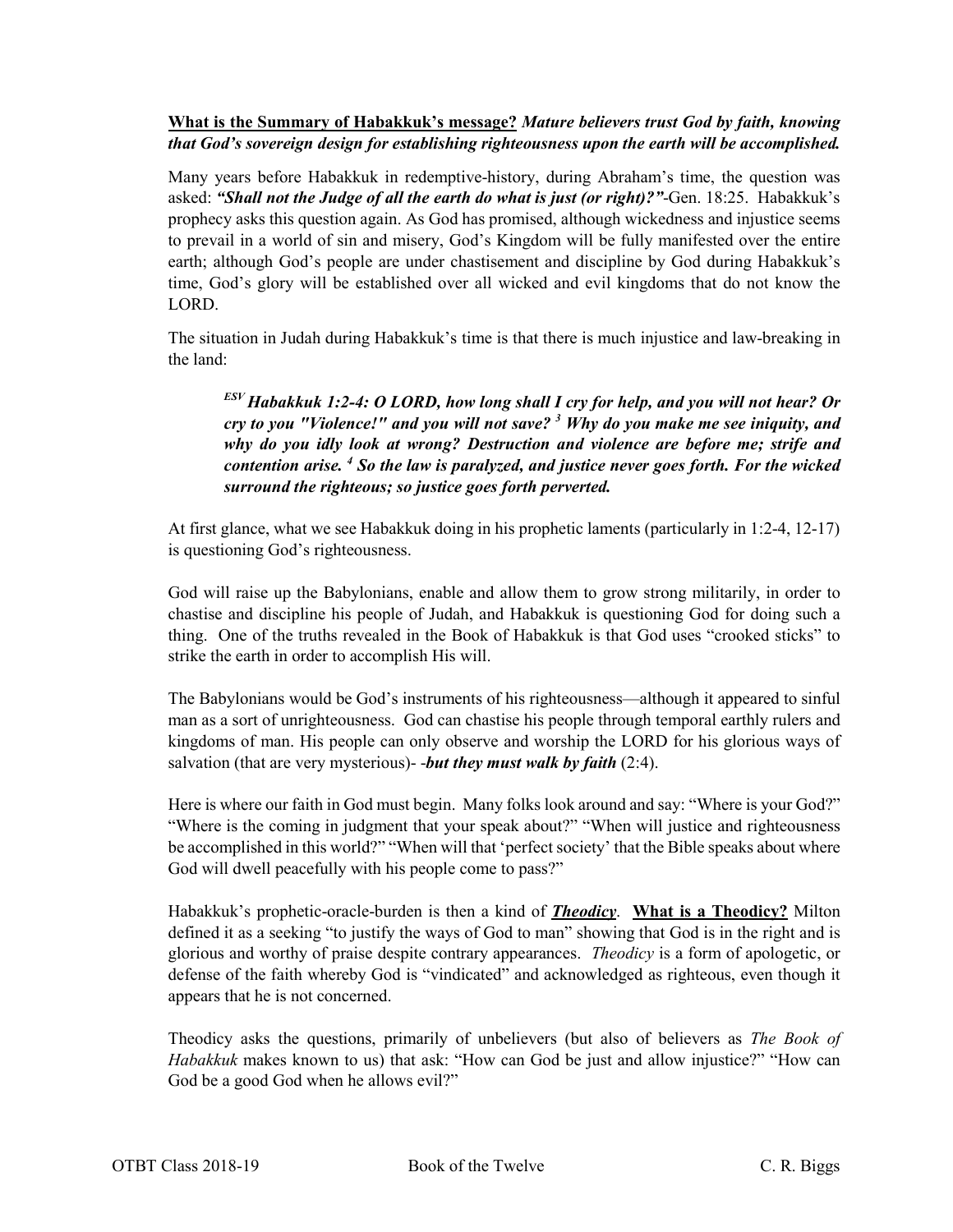#### "How long, O LORD?" asked the Psalmist. *How long, O LORD? Will you forget me forever? How long will you hide your face from me?*  $-$ Psalm 13:1

Although Judah was evil and acting unrighteous, Babylon's evil and unrighteousness far outweighed Judah on the scales of justice and righteousness. For Habakkuk, the cure for sins in Judah was far worse than the disease (F.F. Bruce, *The Minor* Prophets, pg. 834). However, God would use the more evil and unrighteous people to make Judah more righteous through cleansing, purification, discipline, judgment beginning at the Household of God (cf. 1 Peter 4:16ff).

*ESV Habakkuk 1:12-14: Are you not from everlasting, O LORD my God, my Holy One? We shall not die. O LORD, you have ordained them as a judgment, and you, O Rock, have established them for reproof. <sup>13</sup> You who are of purer eyes than to see evil and cannot look at wrong, why do you idly look at traitors and are silent when the wicked swallows up the man more righteous than he? <sup>14</sup> You make mankind like the fish of the sea, like crawling things that have no ruler.*

In the midst of this painful situation, Habakkuk's prophecy would be a written vision that would stand as a testimony to God's faithfulness and promises (2:2-3). No matter how things might seem, God is faithful.

Not much righteousness in Judah, and certainly no righteousness in Babylon, but the righteousness, the justice, the hope that Habakkuk longed for, God would provide in the most unexpected way. In fact, the righteous and justice that mankind longs for is not found within mankind, even in the best societies; rather, the righteousness that God requires, God will provide! All mankind is rather like the LORD describes then in Habakkuk 2:4-5:

Puffed up before God in his soul; all that is found within sinful man is unrighteousness (v. 4); greedy for more money and power, but no longing or seeking after God (v. 5; cf. Rom. 3:10ff).

As the people of God wait upon the LORD, so they walk by faith. This kind of attitude is what characterizes true disciples of the LORD. This quotation of Habakkuk 2:4 is quoted three times in the New Testament because although Christ has come, we still await the full manifestation of the Kingdom of God and the righteousness and justice that all mankind longs for in a world of sin and misery (cf. Rom. 8:18-25):

### *ESV Romans 1:17 For in it the righteousness of God is revealed from faith for faith,1 as it is written, "The righteous shall live by faith."*

The cure for our ills in this world of sin and misery is found on the cross of Jesus Christ. Here we have God's answer to suffering, injustice, sinfulness, oppression and every inhumane manner of mankind. On the cross we see the Righteous One for the unrighteous; on the cross we see God's righteousness and his justice appear when Christ is killed in place of His people, so that they might have a righteousness before God and be healed of their sins.

The Person and Work of Jesus Christ then is God's answer to our *Theodicy.* God is just and the justifier of those who believe in Christ Jesus!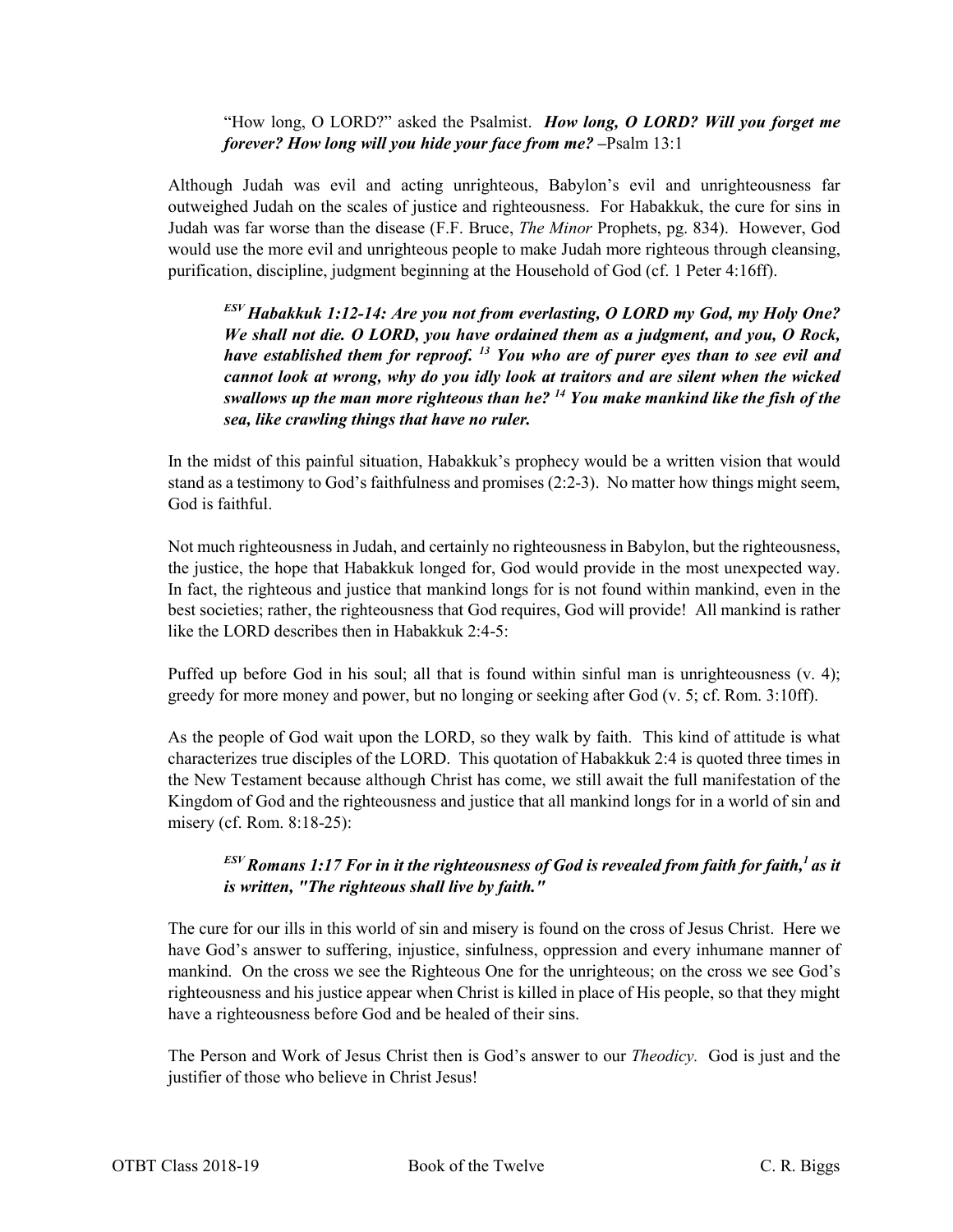*ESV Romans 3:21-22: But now the righteousness of God has been manifested apart from the law, although the Law and the Prophets bear witness to it- <sup>22</sup> the righteousness of God through faith in Jesus Christ for all who believe. For there is no distinction:*

*ESV Romans 3:23-26: for all have sinned and fall short of the glory of God, <sup>24</sup> and are justified by his grace as a gift, through the redemption that is in Christ Jesus, <sup>25</sup> whom God put forward as a propitiation by his blood, to be received by faith. This was to show God's righteousness, because in his divine forbearance he had passed over former sins. <sup>26</sup> It was to show his righteousness at the present time, so that he might be just and the justifier of the one who has faith in Jesus.*

# 9) **Zephaniah**: Josiah king of Judah, ca. 630 B.C. (Josiah's reforms  $\rightarrow$  Judah)

Reformer Martin Bucer wrote in his commentary that if anyone wishes all the secret oracles of the prophets to be given in a brief compendium, let them read through the brief prophecy of Zephaniah.

*What is the central theme of Zephaniah's prophecy?* One thing about Zephaniah and his prophecy is that he doesn't get side tracked by prophetic rabbit trails; the primary sustained focus of Zephaniah is on one central theme: **the Day of the LORD**. Zephaniah's message of "doom" reveals a coherent and compelling eschatological vision (Motyer, *The Minor Prophets*, Vol. III, pg. 897).

In fact, Zephaniah's prophecy became the source of the medieval hymn *Dies Irae* ("the Day of Wrath"). Zephaniah makes the point that his Day of the LORD is a day of calamity and destruction for the entire world; yet somehow, mysteriously, according to God's goodness and grace, this calamitous day is also the Day of Salvation for some.

Zephaniah theologically and prophetically balances God's judgment coming on the Day of the LORD with God's salvation-mercy that will be revealed in a remnant-restored-reformed Israel. So, although judgment from God will come for sin, there will also be the revelation of the salvation of God for His people.

Rather than successfully fulfilling God's call to be a blessing to the nations, Jerusalem and Judah had become idolaters like the nations around them (they had become "Canaanized" or "Babylonianized"). After five decades of King Manasseh's apostasy (697-642 BC), Judah was in a terrible mess spiritually. King Manasseh who should have led the people according to the Law of Moses (Deut. 17:14-20) instituted religious syncretism (or worship of YHWH and other gods) that was borrowed from the Canaanites, particularly the worship of Baal.

Because of this, God would punish all of creation for their sins (1:2-3). All the nations were guilty before God as well (it was not that God would somehow punish the innocent) but what Israel had become as sinfully defiled before God was indicative of the sinful defilement of the nations, or all creation as well. You can imagine an oracle-prophecy-sermon like this one and the response. Zephaniah climbs the pulpit, prays for God's help and His Spirit, then raises his voice and finger toward heaven in order to say that all creation is under God's sovereign judgment:

*Zephaniah 1:2-3 2 "I will utterly sweep away everything from the face of the earth," declares the LORD. 3 "I will sweep away man and beast; I will sweep away the birds of*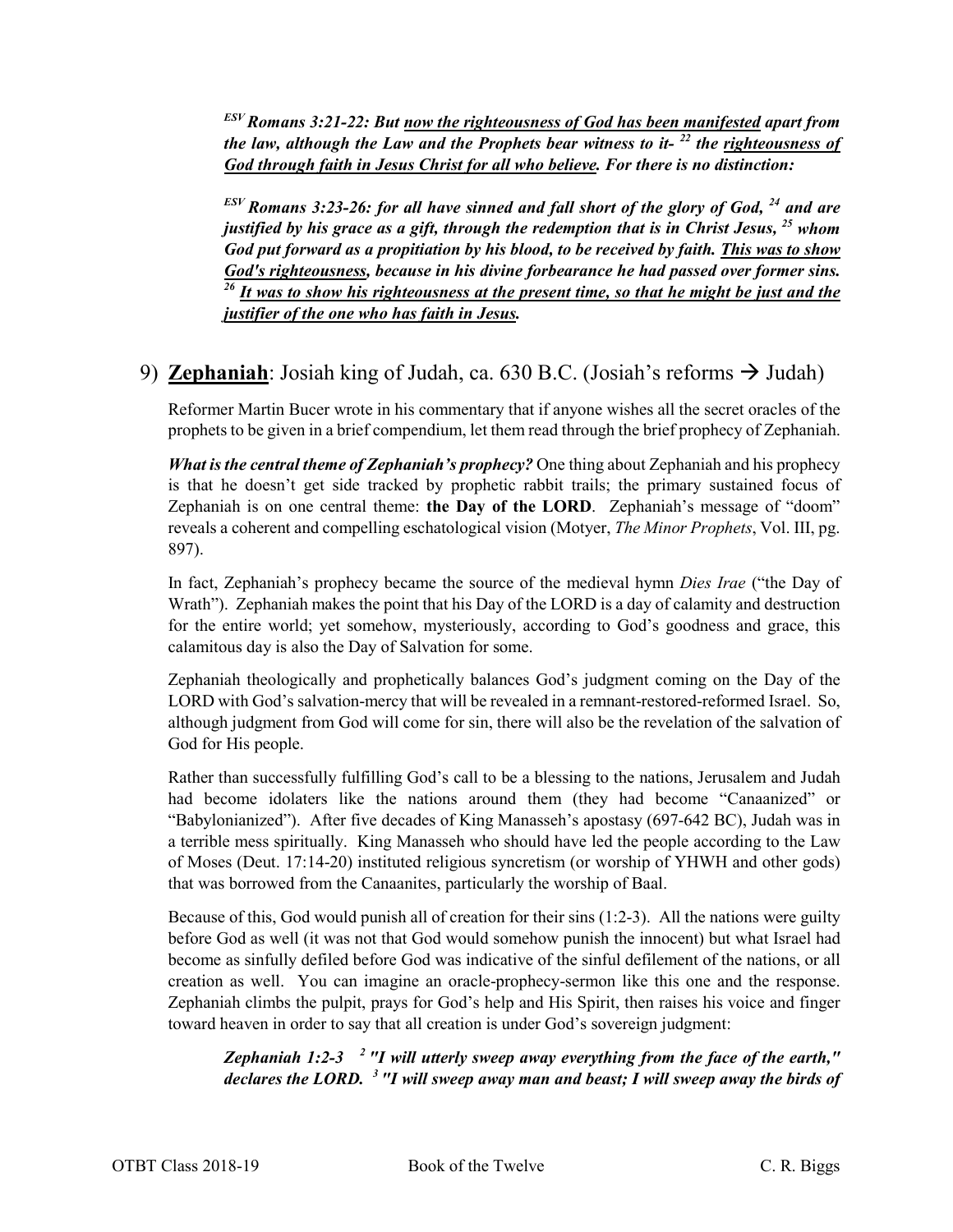#### *the heavens and the fish of the sea, and the rubble<sup>1</sup> with the wicked. I will cut off mankind from the face of the earth," declares the LORD.*

Another way of understanding the use of the undoing of creation in verses 2-3 is also to understand that the judgment of God that will come soon is also a foretaste of the ultimate judgment of God when he restores all of creation through judgment and fire. God will come in Theophanic judgment as Warrior, Judge and King. God through Zephaniah uses language of the creation account to declare what will occur in the soon to come judgment, as well as the final judgment when God will act against sinful mankind. In place of the harmony and order of creation, these will be replaced by chaos and disorder.

The judgment of God is compared to the judgment of the flood in Noah's day but this time it will be much more intensive and by fire:

*Zephaniah 3:8 8 "Therefore wait for me," declares the LORD, "for the day when I rise up to seize the prey. For my decision is to gather nations, to assemble kingdoms, to pour out upon them my indignation, all my burning anger; for in the fire of my jealousy all the earth shall be consumed.*

As the Apostle Peter wrote in the New Testament:

*2 Peter 3:9-10 9 The Lord is not slow to fulfill his promise as some count slowness, but is patient toward you,1 not wishing that any should perish, but that all should reach repentance. 10 But the day of the Lord will come like a thief, and then the heavens will pass away with a roar, and the heavenly bodies1 will be burned up and dissolved, and the earth and the works that are done on it will be exposed.2*

Part of the eschatological vision that Zephaniah reveals to the people is that the King who reigns eternally in Jerusalem upon David's throne will be none other than "the LORD in your midst" (3:15b); the King that will sit enthroned upon David's throne ruling over Jerusalem will be "The LORD your God in your midst, a mighty one who will save  $(3:17)$ .

That's how that he can be both David's son and David's Lord as Psalm 110 revealed to the people: *The LORD says to my Lord: "Sit at my right hand, until I make your enemies your footstool."* (cf. Luke 20:41-44).

On the eve of Israel's exile, it is revealed that no one but the LORD YHWH Himself could be the Savior and deliver his people from their sins; no one but the LORD YHWH himself could save his people from their depravity.

When the people of God would have compared this revelation with the prior revelation of the prophets that Messiah, the King would be "the righteous branch of David" (Jer. 23:5-6); the "one shepherd, God's servant David" (Ezek. 34:23); a priest crowned king, whose name is "Branch" (Zech. 6:11-13) or the Lord, Messenger of the Covenant, who will purify the sons of Levi (Malachi 3:1-3); they could have understood by faith that Messiah would be YHWH Himself.

But at this point in redemptive-history, this was not fully understood by the people and this would the great news revealed on Christmas night by the angels in the little town of Bethlehem, Ephrata.

Messiah, the LORD, the King who would reign on David's throne at God's right hand in heaven would be God, but also distinct from God. The Word, who is God, would be made flesh: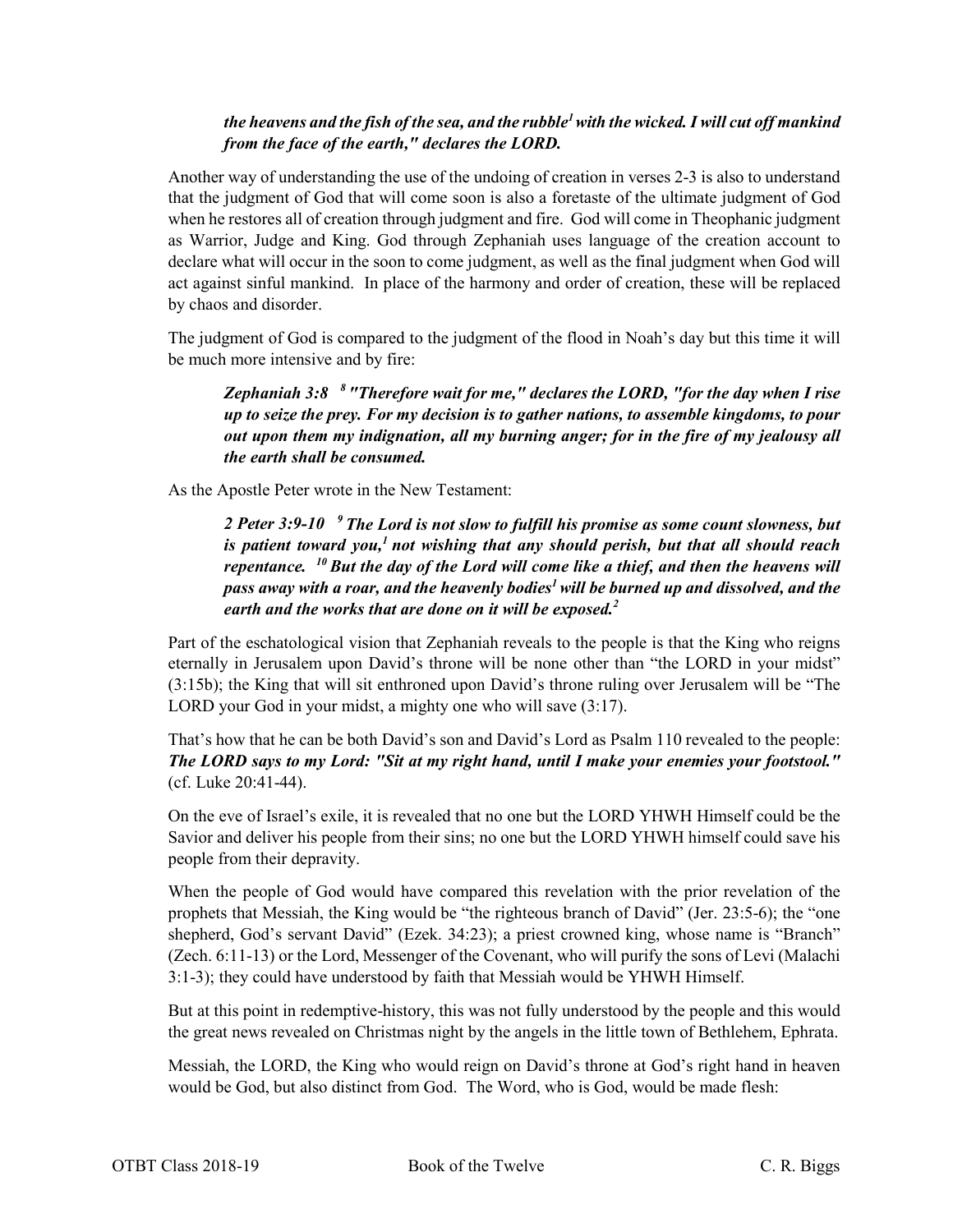*John 1:1-4, 14: In the beginning was the Word, and the Word was with God, and the Word was God.* <sup>2</sup> He was in the beginning with God. <sup>3</sup> All things were made through *him, and without him was not any thing made that was made.* <sup>4</sup> In him was life,<sup>1</sup> and the *life was the light of men....John 1:14 14 And the Word became flesh and dwelt among us, and we have seen his glory, glory as of the only Son from the Father, full of grace and truth.*

The salvation of God's people, the restoration of Israel, the restoring of Israel's fortunes would be realized in the Word becoming flesh- -our "Immanuel"- -God with us! Those who believed whether Jew or Gentile, would be restored as the Remnant-Restored-Reformed Israel and heir of God's covenantal promises just as Zephaniah prophesied:

*Zephaniah 3:19-20 19 Behold, at that time I will deal with all your oppressors. And I will save the lame and gather the outcast, and I will change their shame into praise and renown in all the earth. 20 At that time I will bring you in, at the time when I gather you together; for I will make you renowned and praised among all the peoples of the earth, when I restore your fortunes before your eyes," says the LORD.*

Messiah, Jesus Christ, would experience God's eschatological-judgment-wrath upon the cross; God's wrath poured out upon Messiah would be substitutionary, a slaughtered lamb for all who believe; all creation would be affected as Christ would die for the True Israel for whom he came to die.

As the LORD God had prophesied through Zephaniah and revealed himself as the Savior and King in the midst of His people, so we see this fully revealed in the Book of Revelation:

*Revelation 7:15-17: 15 "Therefore they are before the throne of God, and serve him day and night in his temple; and he who sits on the throne will shelter them with his presence. 16 They shall hunger no more, neither thirst anymore; the sun shall not strike them, nor any scorching heat. 17 For the Lamb in the midst of the throne will be their shepherd, and he will guide them to springs of living water, and God will wipe away every tear from their eyes."*

As Zephaniah preaches to the people, so may the Word of God continue to go forth:

*ESV Zephaniah 2:3 Seek the LORD, all you humble of the land, who do his just commands;1 seek righteousness; seek humility; perhaps you may be hidden on the day of the anger of the LORD.*

Obey God's word by seeking him while he may be found and call upon him while he is near in repentance, then you too may be "Zephaniah" ["God hides"] or the one whom God hides or shelters on the day of his anger.

#### **Summary of Pre-Exilic/Exilic Prophets (so far!):**

**There were 6 prophets to the Southern Kingdom of Judah** (captured in 587 B.C. by the Babylonians with destruction of Jewish Temple in Jerusalem).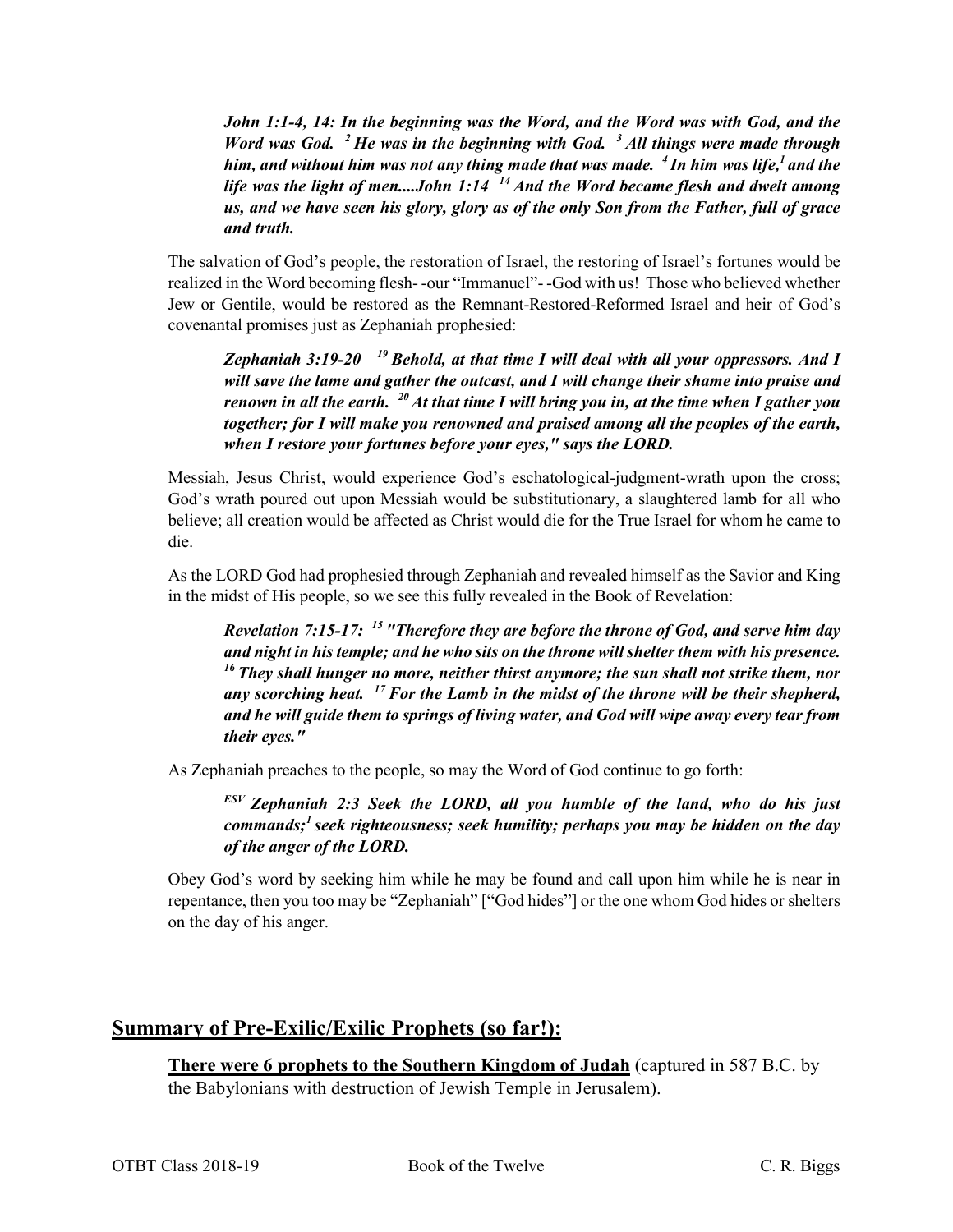**There were 3 prophets to the Northern Kingdom of Israel** (captured in 722 B.C. by Assyria under Sargon II).

After the overthrow of Babylon by the Persian Empire, the great ruler Cyrus the Great allowed the Jews too go back to the land of Jerusalem in 537 B.C.

#### **There were 3 Post-Exilic Prophets**

# 10) **Haggai**: Darius Hystaspes, ca. 519 B.C. (New Era  $\rightarrow$  Remnant)

In the Book of Haggai, we find the Israelites who have been allowed by Cyrus the Great of Persia to return to the Promised Land of Canaan, after about seventy years in Exile.

The people of God return to a wilderness in Judea: the land is disordered, and weeds and thorns grow in the Promised Land. These who return (a very small number compared to those who went into Exile originally), are like pioneers trying to "make it" in a land that was once "home" to their families before them.

The new foundation of the Temple is laid immediately after they return in ca. 539, but because of the everyday problems of survival the Israelites are forced to face, and opposition from those peoples around them, the building of the Temple is stalled and the Israelites have grown *complacent because of discouragement.*

*God in his grace raises up two prophets: Zechariah and Haggai in 520 BC to address the people's spiritual complacency* (Ezra 5:1ff). God also raises up the great Darius I of Persia, who is used by God to allow the post-exilic people to continue to build their temple, despite the problems still surrounding the region of Judah. From the time of the new start of building the temple, Haggai the Prophet gives four oracles to Israel, dated precisely between August and December 520 BC.

The reason for his prophecies or oracles of Haggai was because despite the fact that Darius ensured the people the Temple would be built with no more opposition, the people had grown weary and satisfied with the *status quo* during this time. They needed to be encouraged to continue building God's Kingdom House as his covenant people.

In Haggai 2:10-14, the prophet teaches the Israelites that even with the new temple, holiness is not contagious; they will need to be made clean to truly and properly worship God in Spirit and truth. Notice the way these questions are asked in verses 12-14.

This teaches the people that holiness is not contagious- - it comes only from God, but uncleanness and impurity is contagious and comes from sin. The LORD even uses the term "this people" instead of "my people" because of their need to be purified and to become truly a holy nation and a chosen priesthood.

In Haggai 2:15-17, the prophet again points the people's eyes forward with a prospective, continuing promise to them. He says concerning their future hopes of "what will come to pass." God is still faithful, even if his people are not. In the last part of verse 17, the LORD says I send upon you the curses of Deuteronomy, yet you did not turn to me in repentance. However, by the LORD's grace he will be faithful to cleanse and purify them for service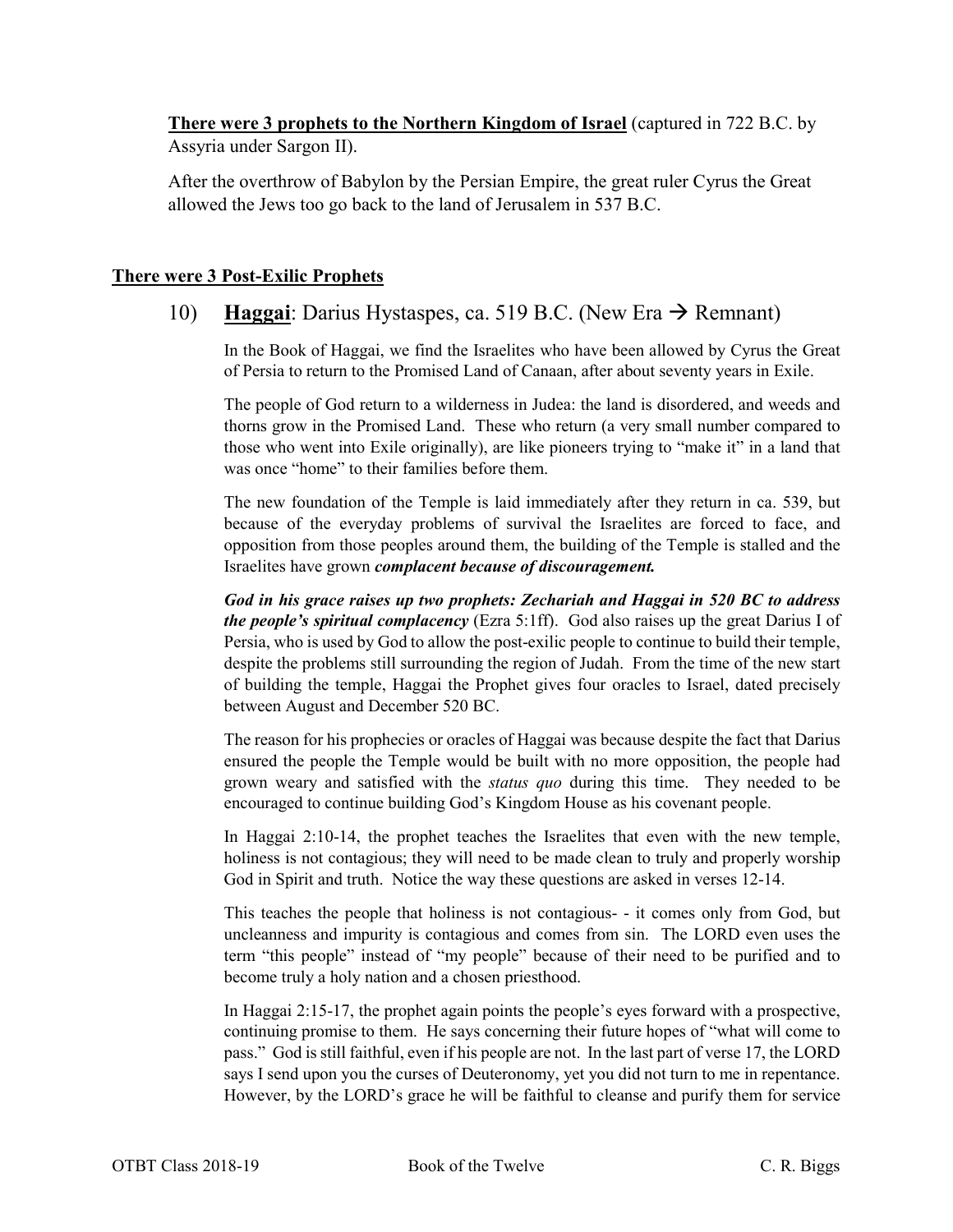as Zechariah 3 teaches us in Zech. 3:9 that says: *"I will remove the iniquity from the land in one day."*

The hope of the people of God is that in the fullness of time, Christ came, one who was greater than Zerubbabel and from his line as the greater Davidic King according to Matthew's genealogy. Jesus was the greater and more glorious Temple of God. Through His blood God removed the iniquity from the land in one day upon the cross.

The temple in the OT pointed forward to Christ as the place where God dwelled with his people, but the Apostle John teaches us in chapter one of his Gospel: the Word became flesh and tabernacled or dwelt among us, we have seen his glory the glory of the only begotten Son of God.

Christ is the cornerstone of the final Eschatological Temple, by his Spirit—whether Jew or Gentile- - there is a new priesthood, a holy nation, a permanent new temple *in Jesus* who tabernacles, or "temples" with His people by the Spirit (Eph. 2:19-22).

*Ephesians 2:19-22 So then you are no longer strangers and aliens,1 but you are fellow citizens with the saints and members of the household of God, <sup>20</sup> built on the foundation of the apostles and prophets, Christ Jesus himself being the cornerstone, <sup>21</sup> in whom the whole structure, being joined together, grows into a holy temple in the Lord. <sup>22</sup> In him you also are being built together into a dwelling place for God by1 the Spirit.*

In Jesus is where we find the embodied permanent dwelling of God with His people! Christ is the final Eschatological Temple spoken of by the prophets!

We are indeed a Last Days community between the New covenant restoration and the full restoration of the Heavens and the Earth - -we truly live between promise and fulfillment, but we have the words and work of Christ to fully assure us that God's promises are "yes and amen" in Christ! It is true people of God- - as Haggai the prophet encouraged the Old covenant restoration- - so Christ encourages the New Covenant restoration people: "I am with you always" and so we look forward to the day when we shall be in the presence of the LORD forever! But we must wait patiently!

Remember, Revelation 21:22-17 teaches us that there will be no temple in the New Heavens and the New Earth- - this will be the ultimate fulfillment of Haggai's promises. But also remember: *Wait upon the LORD; be of good courage and he shall strengthen your hearts; wait I say on the LORD!*

# 11) **Zechariah**: Darius Hystaspes, ca. 519 B.C. (New Era  $\rightarrow$  Remnant)

Zechariah the Prophet prophesied at the time of Darius of Persia (ca. 520-18 BC), during the same time as the Prophet Haggai, with a preaching ministry that spanned about fifty years (520-470 BC). He became a martyr for His faithful preaching and teaching, and was nobly recognized by the Lord Jesus Christ for His faithful example (Matt. 23:35; 2 Chron. 24:20-21).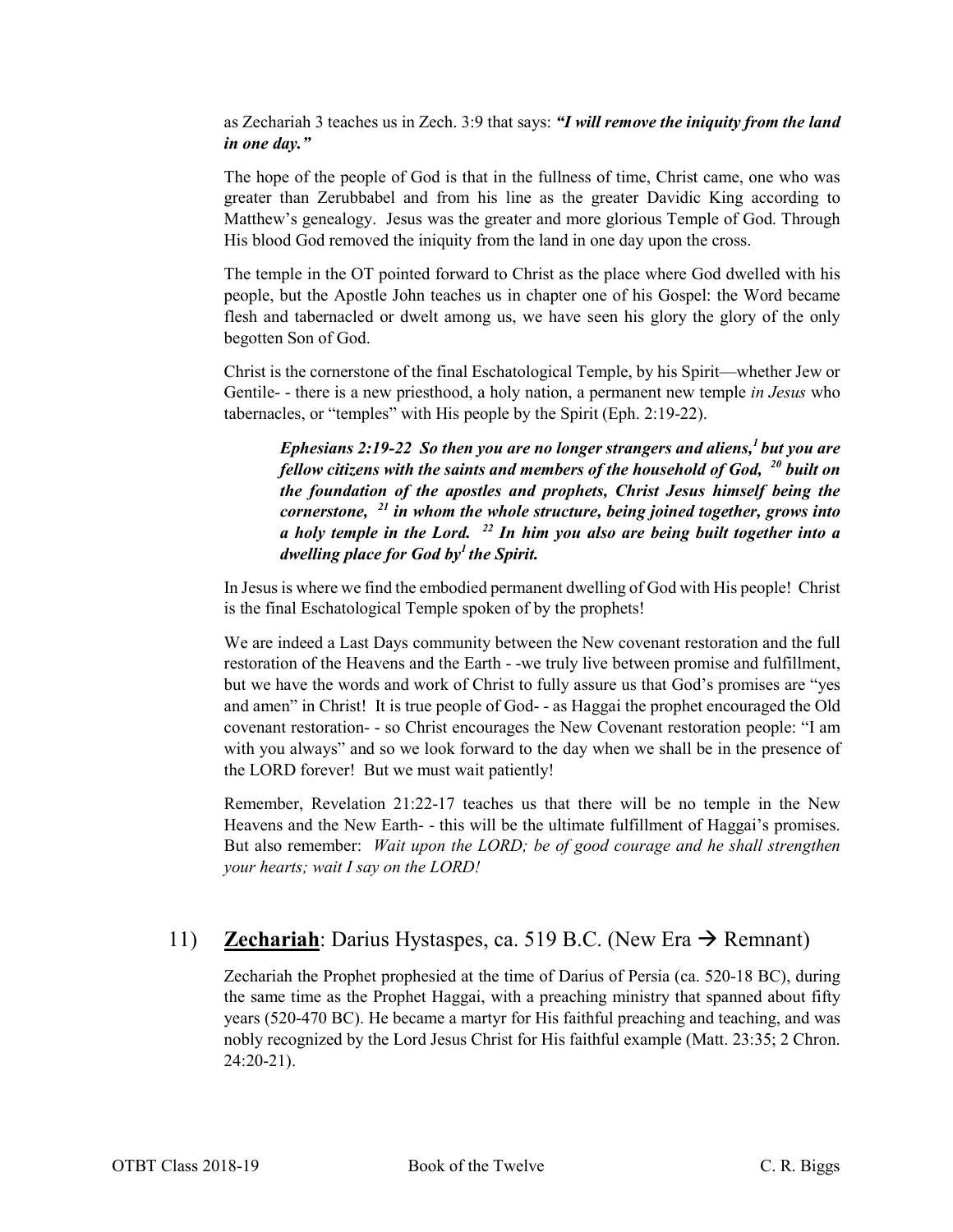Zechariah's prophesy is saturated with rich, biblical, gospel truth. He speaks of the hope of the Incarnation that we celebrate at Christmastide. Let us meditate on this wonderful book of prophecy to encourage our souls to joy this Christmas! Christ has come! God promises His believing people:

#### *And I will be to her a wall of fire all around, declares the LORD, and I will be the glory in her midst.'" (ESV Zechariah 2:5)*

The theme of Zechariah's Gospel is that though the people of Israel are unfaithful to His covenant, God will be faithful to His covenant promises, and God Himself will come and make His holy presence known in their midst, making His people holy. God will dwell in the midst of His people! God's great promise is:

#### *"I will be their God and they shall be my people, and I will dwell in their midst forever".*

**Repentance**: Because God is holy, and we are sinful, God's people need daily repentance (Zechariah 1). God's people are called to a life of repentance before His holy throne. God will through preaching and the power of His Spirit bring His people to repentance. In light of all the good that God has done for His people, the people are called to repent: *"Return to me…and I will return to you"* (1:3). In the Incarnation, the Son of God came preaching "repentance and the forgiveness of sins".

**Holy, Spirit-Filled People**: *"God's glory is revealed in the midst of the people"* (Zechariah 2:5). How? Ultimately, through the "pierced one" who is a fountain for sinners to bathe in! (12:10, 13:1). Though there is sin in God's people, God's glory will be revealed, and His power and grace will transform them into a holy people. In the Incarnation, the Son of God came to make the good news of the Kingdom known, and was pierced for His people's iniquity, so that by His blood, and through repentance and the forgiveness of sins, God's glory by His Spirit could be realized in His people, and as a *"wall of fire around"* them (2:5a). On Pentecost, the Holy Spirit came as fire and glory to dwell in the purified church.

**Righteousness:** God's people need righteousness (Zechariah 3). Though the people, symbolized by Joshua the High Priest, are soiled with filthy, sinful garments. The LORD will remove these garments of filth and wickedness, and give His righteousness to all who believe. In the Incarnation, the Son of God took our flesh to earn perfect righteousness before God, and to clothe His own with His own glorious righteousness.

**Power from the Most High**: God's people need the power and fullness of His Holy Spirit (Zechariah 4). *"Not by might, nor by power, but by my Spirit,"* says the LORD (4:6). God will grant a full supply of His Holy Spirit so that God's people through His grace  $(4:7b)$ can live the holy lives that we have been called to live. In the Incarnation, the Son of God was anointed with the Spirit without measure to be the "Christ" or "Anointed One" to provide the Holy Spirit for us so that they could have access to "grace upon grace" without measure in union with the risen Son of God.

*"And I will pour out on the house of David and the inhabitants of Jerusalem a spirit of grace and pleas for mercy, so that, when they look on me, on him whom*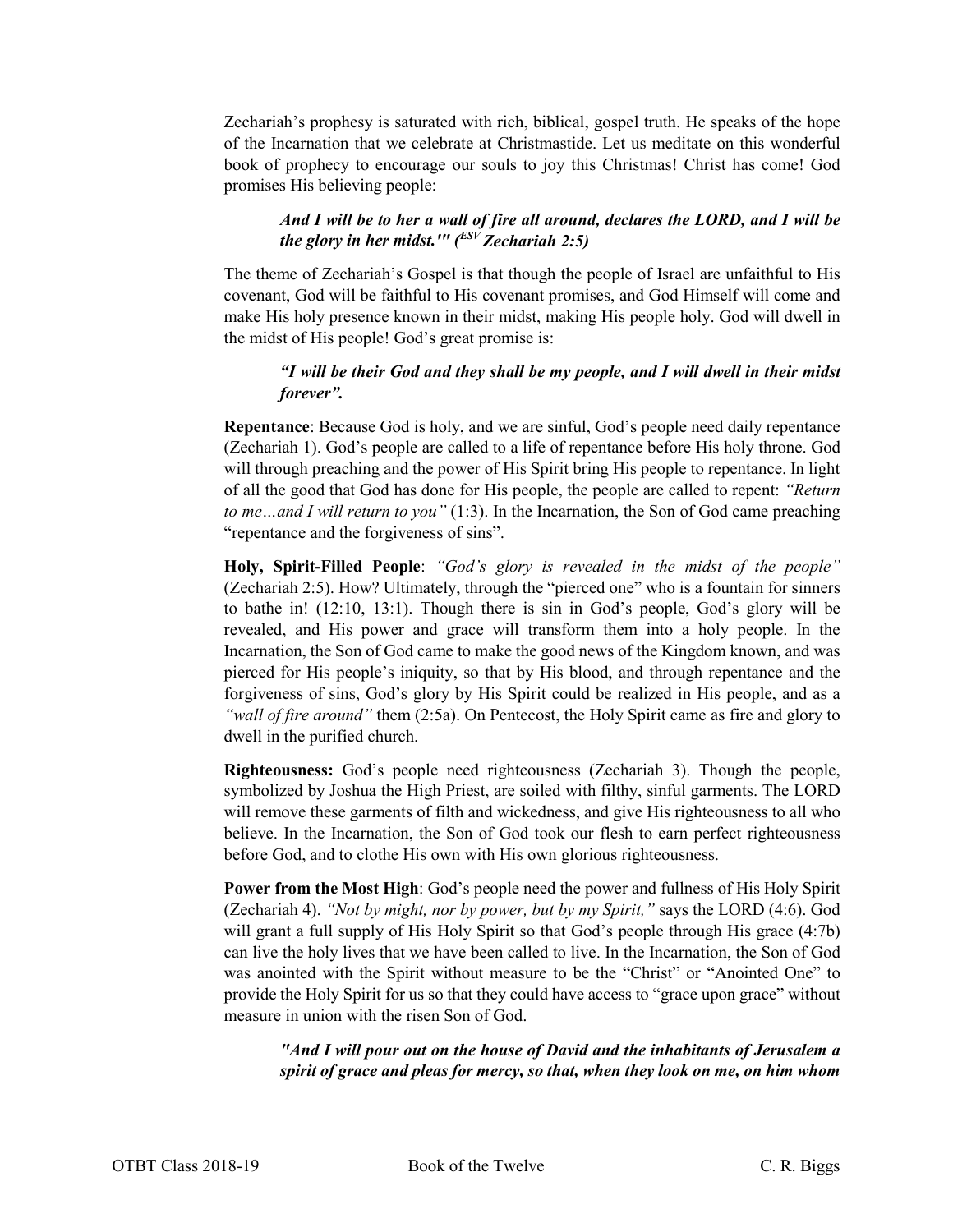#### *they have pierced, they shall mourn for him, as one mourns for an only child, and weep bitterly over him, as one weeps over a firstborn. (ESV Zechariah 12:10)*

**Mediator**: God's people need a crown Priest-King- "The Branch" (Zech. 6). God's people need a king to rule and reign over them as a *"Wonderful Counselor, Mighty God, Everlasting Father, Prince of Peace"*. We need one to subdue our evil hearts to God's purposes. We need one who is also a priest to offer a final sacrifice and offering on our behalf for the forgiveness of sins, and to pray for us continually, both day and night, for our faith not to fail. In the Incarnation, the Son of God was the Holy "Branch" of Jesus, True and Faithful Israel, to offer Himself as the final sacrificial offering, the True Lamb of God, to take away the sins of God's people, and to be enthroned on High as only Mediator and Priest-King, full of compassion and power for His people.

**Fasting and Feasting**: God's people's fasting will lead to feasting (Zech. 7-8). Though God's people are called to humble themselves from the heart through fasting, this will lead to feasting with the LORD in their midst. Though the people are presently humbled in this world of sin and misery, we will sup with the LORD for evermore! Hallelujah! In the Incarnation, Christ came fasting through humility even unto death, so that He might secure everlasting life for His own and invite us to an eternal Supper and Feast of the Lamb! When we gather at the Lord's Table at communion, we can be reminded that this is a foretaste of the feast that we shall enjoy with Christ for all eternity.

**Fountain**: God's glory that is promised in Zechariah's prophecy is ultimately revealed in the Person and Work of Jesus Christ (Zech. 9:10; 13:7). God has richly provided for believing sinners a FOUNTAIN. In this fountain, Jesus Christ has purchased through His blood, our forgiveness, joy, and sanctifying grace. Through the Incarnation of the Son of God, God brings both comfort and conformity to Christ! Let us rejoice in the Incarnation!

*"On that day there shall be a fountain opened for the house of David and the inhabitants of Jerusalem, to cleanse them from sin and uncleanness. (ESV Zechariah 13:1)*

# 12) **Malachi**: Artaxerxes Longimanus, ca. 433-424 B.C. (Apathy Remnant)

The message of Malachi was about how church leaders and the church in general should and can have a right relationship with the living and true God by faith alone. The message of Malachi is directed to Israel's complacency (which is a common sinful theme in the *Book of the Twelve*). The people (like their fathers before them) want all the benefits of religion and all that the blessings that God can provide for them- -but they want these things on their own terms.

The people want a formalistic religion where they can merely ritualistically go through the motions, having their sins forgiven, and not having YHWH get to close to them in their life and doctrine. They want to be religious- -and like the heathen nations of the LORD- -but their religion does not always make them truly different from the heart. Only God can make people different and He begins by His Word and Spirit in our hearts (cf. Hebrews 4:12-13).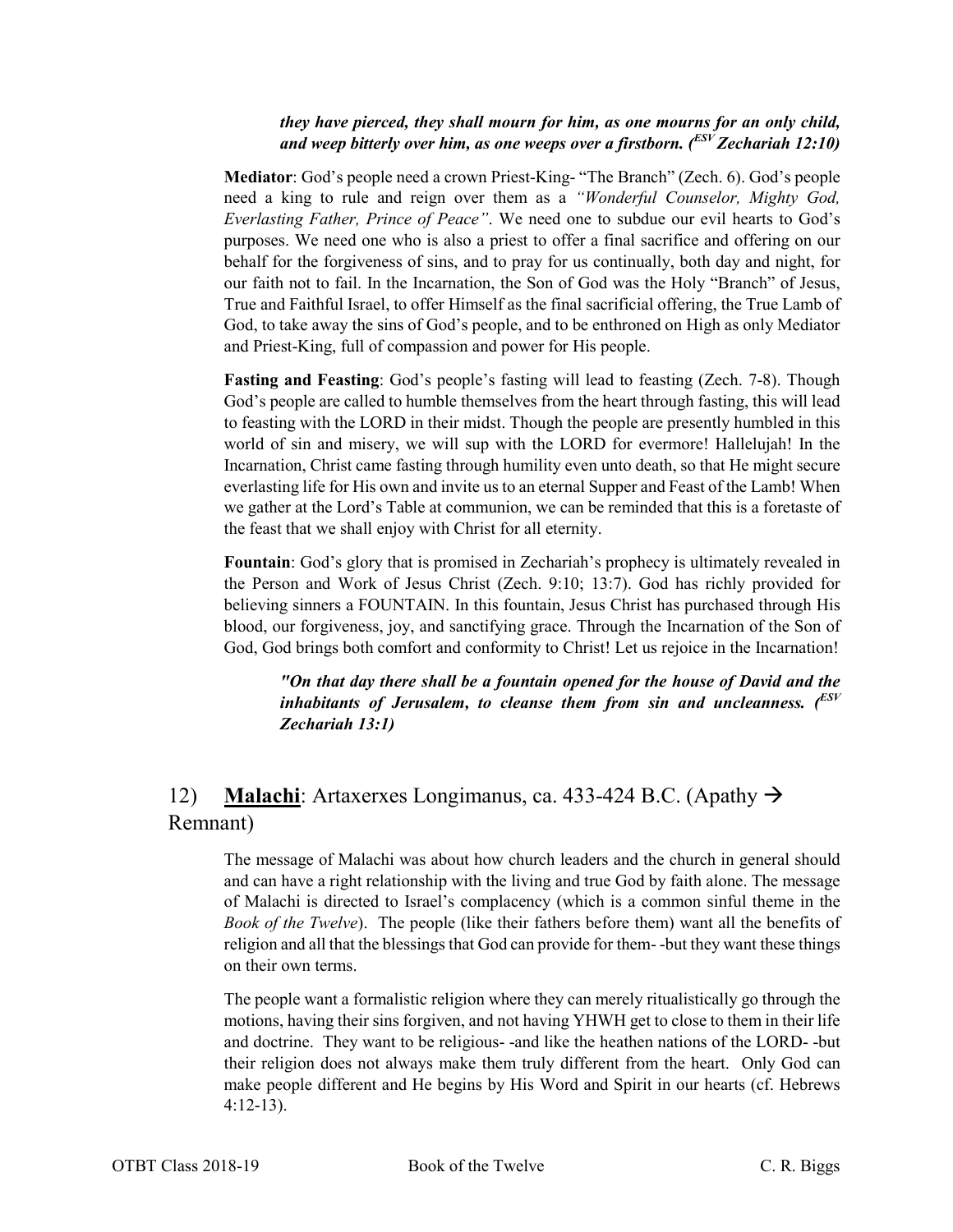*What were the leaders of Israel guilty of before God?* The sinful problems of the leadership, particularly the priests of Israel were heinous before God. The priests had become lazy and as degenerate as the people (2:1-9), and were did not considered God's Word or commands as important to themselves and the people as they should have (1:12- 13).

There are three kinds of people in Israel that Malachi addresses: 1) Wicked and unbelieving Jews who are apostate and no longer listen to God's Word; 2) Formalistic Jews just merely going through the motions of worshipping God and putting their hope in their bloodline or hope in their ethnicity; and 3) the faithful and believing remnant of God's people who still believed.

*ESV Malachi 3:15-16: And now we call the arrogant [formalistic Jews] blessed. Evildoers [unbelieving apostate Jews] not only prosper but they put God to the test and they escape.'" <sup>16</sup> Then those who feared the LORD spoke with one another [the believing remnant]. The LORD paid attention and heard them, and a book of remembrance was written before him of those who feared the LORD and esteemed his name.*

Malachi revealed to the people that God is father, but he is also a powerful King that must be obeyed because of the grace he has shown as father. Neither of these attributes should undermine the other. God was "Our Father and our God" or "Our Father and our Lord or King"; God was YHWH of Hosts, the LORD of Hosts and deserved respect:

*ESV Malachi 1:6 "A son honors his father, and a servant his master. If then I am a father, where is my honor? And if I am a master, where is my fear? says the LORD of hosts to you, O priests, who despise my name. But you say, 'How have we despised your name?'*

*ESV Malachi 1:14 Cursed be the cheat who has a male in his flock, and vows it, and yet sacrifices to the Lord what is blemished. For I am a great King, says the LORD of hosts, and my name will be feared among the nations.*

God's character and Name (that revealed his holy character) was to be honored and revered through true and believing worship. The wicked and Israel and the formalistic in Israel did not truly revere God's name and could not be truly called God's children (cf. John 8:31- 59). God's children would be those not merely who were Jewish ethnically, but those by faith of the nations who honored, revered, and worshipped God's Name (character revealed) as He is worthy to receive as Lord and King:

*ESV Malachi 1:10-11: Oh that there were one among you who would shut the doors, that you might not kindle fire on my altar in vain! I have no pleasure in you, says the LORD of hosts, and I will not accept an offering from your hand.*   $11$  *For from the rising of the sun to its setting my name will be<sup>1</sup> great among the nations, and in every place incense will be offered to my name, and a pure offering. For my name will be great among the nations, says the LORD of hosts.*

God's true children, whether or not they had the blood of Abraham, Isaac and Jacob flowing through their veins, were revealed by faith and true worship of the living and true God. God shows His love and reveals himself specially to those within Israel who believe;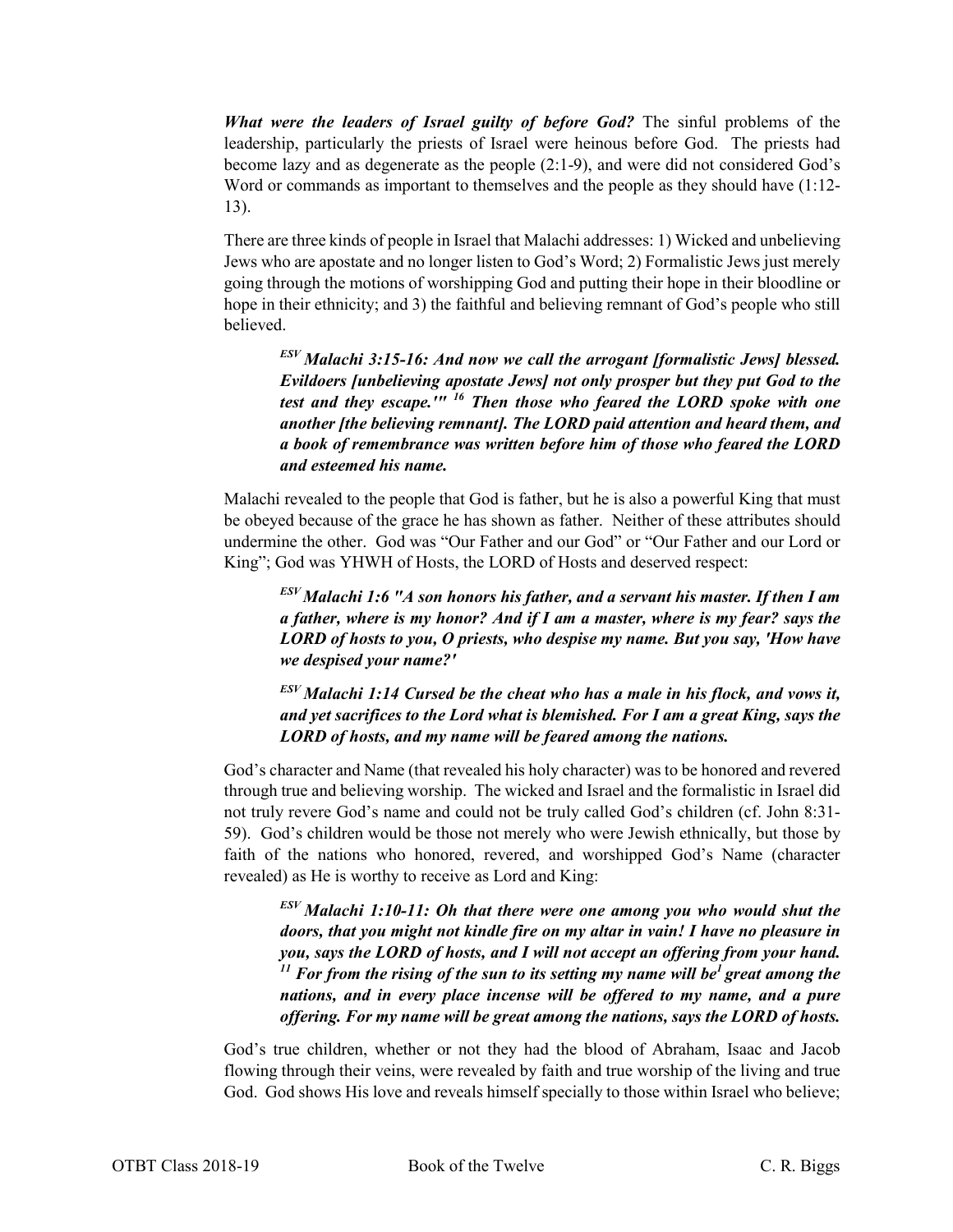there is a choice according to election from God's point of view. God reveals through Malachi that this has historically been the case in Israel:

#### *"I have loved you," says the LORD. But you say, "How have you loved us?" "Is not Esau Jacob's brother?" declares the LORD. "Yet I have loved Jacob <sup>3</sup> but Esau I have hated. I have laid waste his hill country and left his heritage to jackals of the desert."*

God's love is for those who believe and continue to worship, serve and love him by His grace- -those who revere and honor His holy Name. The joy of the Lord, the blessing of God is not for all of Israel, but for believing Israel who fear-revere God's Name:

## *ESV Malachi 4:2 But for you who fear my name, the sun of righteousness shall rise with healing in its wings. You shall go out leaping like calves from the stall.*

Many in Israel had grown cynical in their unbelief. They immediately desired for God to show forth his justice and wrath upon the wicked; little did they understand that many were indeed the wicked in God's eyes who would not receive blessings but retribution for their many sins against God. Malachi tells the people that Elijah the Prophet (or one like him prophetically) will be sent to the people before the Coming Day of the LORD (implying that Israel was as idolatrously sinful and cold in heart as in the days of King Ahab, Jezebel, and the Prophet Elijah).

*ESV Malachi 3:1 "Behold, I send my messenger and he will prepare the way before me. And the Lord whom you seek will suddenly come to his temple; and the messenger of the covenant in whom you delight, behold, he is coming, says the LORD of hosts.*

#### *ESV Malachi 4:5 "Behold, I will send you Elijah the prophet before the great and awesome day of the LORD comes.*

The purpose Elijah and the messenger of the covenant would be to purify believing Israel so that they may be holy, sanctified and pure and be blessed rather than cursed on the Day of the LORD that was yet to come; at this time, many were not ready for the coming of the LORD, and so they should have been repenting of their sins before God rather than expecting a vindication of the wicked that was not God's intent for them:

*ESV Malachi 3:2-4: But who can endure the day of his coming, and who can stand when he appears? For he is like a refiner's fire and like fullers' soap. 3 He will sit as a refiner and purifier of silver, and he will purify the sons of Levi and refine them like gold and silver, and they will bring offerings in righteousness to the LORD.1 4 Then the offering of Judah and Jerusalem will be pleasing to the LORD as in the days of old and as in former years.*

For those in Israel who were unbelievers and merely formalistic, there was only wrath and judgment to be expected from God's appearing:

 $E_{\text{F}}^{E_\text{F}}$ *Malachi 4:1<sup>1</sup>* "For behold, the day is coming, burning like an oven, when all *the arrogant and all evildoers will be stubble. The day that is coming shall set them ablaze, says the LORD of hosts, so that it will leave them neither root nor branch.*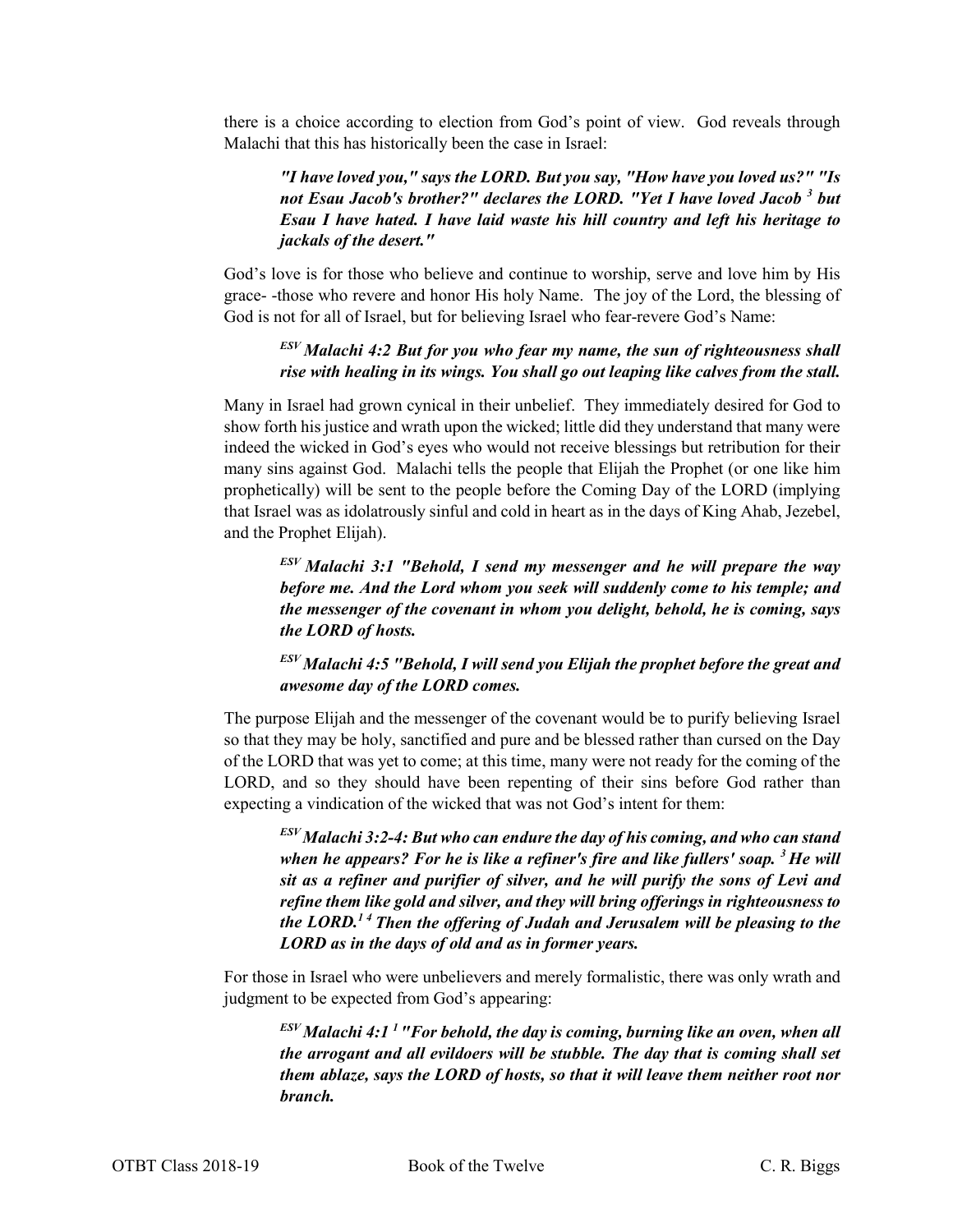The people called by God's Name, YHWH's true "treasured possession" would be those who believed God's promises, and lived by faith obeying the LORD:

*ESV Malachi 4:4-6: "Remember the law of my servant Moses, the statutes and rules that I commanded him at Horeb for all Israel. 5 "Behold, I will send you Elijah the prophet before the great and awesome day of the LORD comes. 6 And he will turn the hearts of fathers to their children and the hearts of children to their fathers, lest I come and strike the land with a decree of utter destruction."*

Malachi teaches the people that if they do not listen to Moses and the Prophets (here specifically mentioned in chapter 4), then they will not listen and believe and trust and obey even if someone rises from the dead. If the people of God are true believers at that point in redemptive history, then they are those who walk by faith in God's promises, remembering the Law of Moses and hearing the Word of God through the prophets.

This means that the true people of God, or True Israel have always been those with repentant hearts. True Israel did not believe that they were saved by works of the Law of Moses, but by grace through faith in God's promises. They sought by faith to trust and obey knowing that there was no other way to be happy in Jesus, but nevertheless, they also looked to sacrificial animals to atone for their sins; they knew that they could not and did not live perfectly the Law as was required of them.

In Jesus we find the hope of salvation in Malachi for those who believe and the continuing threat of judgment and destruction for those who turn away from him in disbelief!

*Who indeed can endure the Day of His Coming?* Only those who are eagerly awaiting him hopefully by faith:

*ESV Romans 8:23 And not only the creation, but we ourselves, who have the firstfruits of the Spirit, groan inwardly as we wait eagerly for adoption as sons, the redemption of our bodies.*

*ESV Galatians 5:5 For through the Spirit, by faith, we ourselves eagerly wait for the hope of righteousness.*

*ESV Hebrews 9:28 so Christ, having been offered once to bear the sins of many, will appear a second time, not to deal with sin but to save those who are eagerly waiting for him.*

**Canonical order of the Twelve Prophets**: (According to Keil and Delitzsch)- -this would be good to memorize for a simple overview of history:

Prophets of the pre-Assyrian period: Hosea to Nahum

Prophets of the Chaldean-Babylonian period: Habakkuk and Zephaniah

Prophets after the Exile-Captivity: Haggai, Zechariah, and Malachi

#### **Prophetic Timeline:**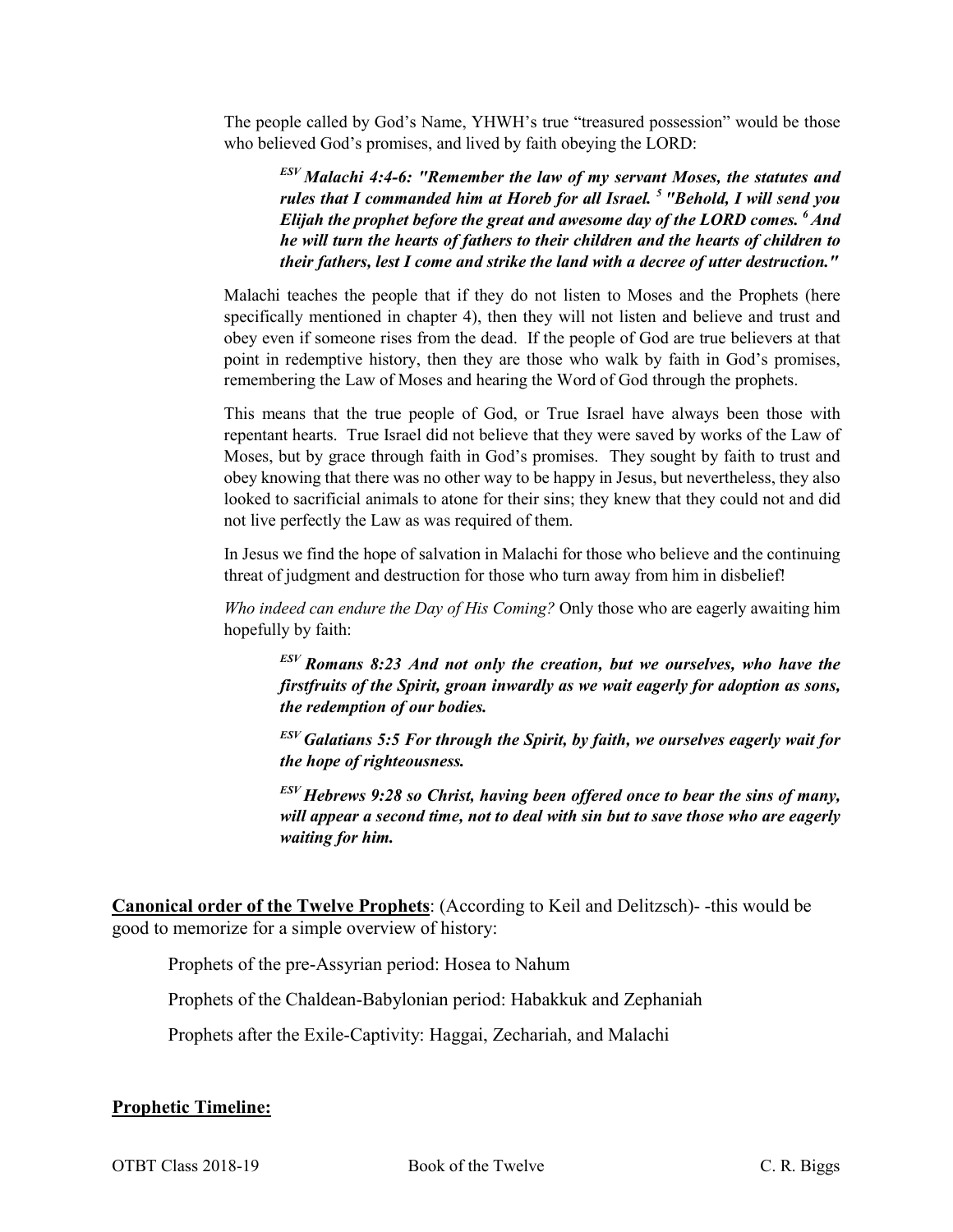| <b>Dates</b>               | <b>Exile Time</b>     | <b>Prophets</b>                                                                |                                                            |
|----------------------------|-----------------------|--------------------------------------------------------------------------------|------------------------------------------------------------|
| $9th$ Century BC           | Pre-exilic            | Elijah/Elisha                                                                  |                                                            |
| 8 <sup>th</sup> Century BC | Pre-exilic            | Jonah<br>Amos<br>Hosea<br>Micah                                                | 722 BC: Northern<br>Kingdom of Israel<br>exiled by Assyria |
|                            |                       | Isaiah                                                                         |                                                            |
| $7th$ Century BC           | Pre-exilic and Exilic | Nahum<br>Zephaniah<br>Joel $(?)$<br>Habakkuk<br>Jeremiah<br>Obadiah<br>Ezekiel | 597/86: Southern<br>Kingdom of Judah<br>exiled by Babylon  |
| $6th$ Century BC           | Post-exilic           | Haggai<br>Zechariah                                                            |                                                            |
| $5th$ Century BC           | Post-exilic           | Malachi                                                                        |                                                            |

#### **Interpretation/Christian Application:**

1) **First Reading:** *"How did the people of Israel first hear the words of the prophets within their cultural milieu?"-* Considering the message of the prophet in his historical context and time period in redemptive-history.

2) **Second Reading:** *"How do the prophets point to Jesus Christ?"* (cf. Luke 24:24ff): Considering the message of the prophet as it becomes clearer throughout redemptivehistory, and particularly with the coming of Jesus Christ.

# **TYPE ANTITYPE**

#### **PROPHET**  $\rightarrow$  **JESUS**

# **ISRAEL → CHURCH**

#### **NATIONS UNBELIEVERS**

3) **Third Reading:** *"How do we read the prophets "in Christ as the Church today"?:*  Considering the message of the prophet as it applies and has implications for Christ's Church today.